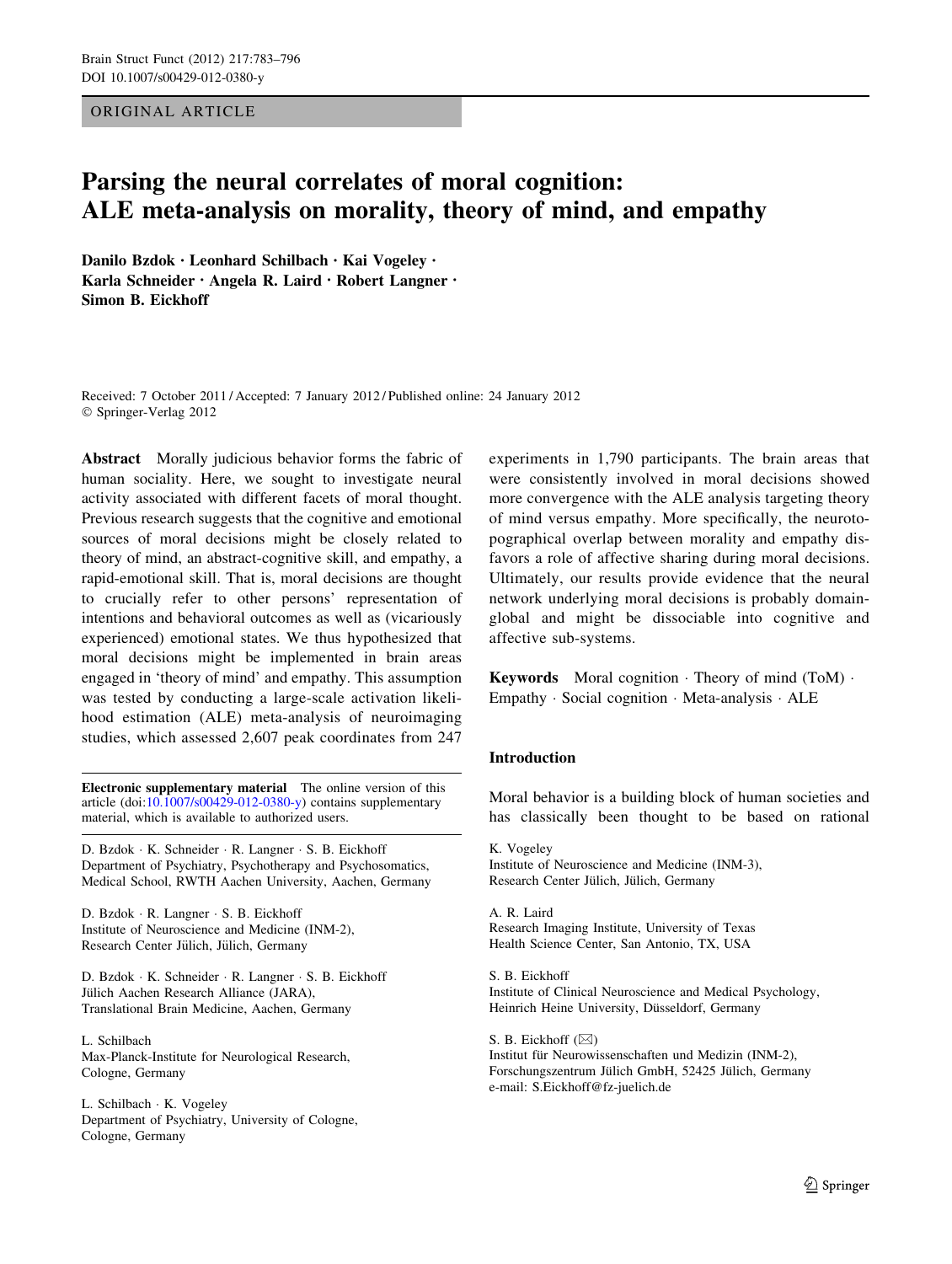consideration. Aristotle (fourth century BC/[1985\)](#page-10-0), for example, argued that being a ''good person'' requires rea-soning about virtues. Kant's ([1785/1993](#page-11-0)) famous categorical imperative was similarly rational, demanding that one should act according to principles that could also become a general law. More recently, Kohlberg et al. ([1983](#page-11-0)) and Kohlberg [\(1969](#page-11-0)) advanced a six-stage developmental model acknowledging children's increasing ability for abstraction and role-taking capacities in moral decisions. In contrast to rational models, the role of emotion in facilitating moral behavior has been less often emphasized (Haidt [2001](#page-11-0)). Hume ([1777/2006](#page-11-0)) provides an early notable exception, as he believed in a key role of intuition for recognizing morally good and bad decisions, not requiring willful abstract reasoning. Charles Darwin [\(1874](#page-10-0)/[1997\)](#page-10-0) further argued that moral decisions are mainly influenced by emotional drives, which are rooted in socio-emotional instincts already present in non-human primates.

Notions of rationality and emotionality also serve as explanations in the contemporary neuroscientific literature on the psychological processes underlying moral decisions (henceforth: moral cognition). Results from functional magnetic resonance imaging (fMRI) studies by Greene et al. ([2004\)](#page-11-0) and Greene et al. ([2001\)](#page-11-0) were interpreted as revealing a dissociation between fast emotional responses and subsequent cognitive modulations in moral cognition. FMRI findings by Moll and Schulkin ([2009\)](#page-12-0), Moll et al. [\(2005a\)](#page-12-0) and Moll et al. [\(2006](#page-12-0)), however, were interpreted as revealing a dissociation between group-oriented (i.e., pro-social) and self-oriented (i.e., egoistic) affective drives in moral cognition. Taken together, either abstract-inferential or rapid-emotional processing has been emphasized by most previous accounts explaining moral behavior. Rational explanations assumed that moral behavior arises from a conscious weighing of different rules, norms and situational factors, while emotional explanations emphasized the influence of uncontrolled emotional states rapidly evoked by a given situation (cf. Krebs [2008\)](#page-11-0).

Previous evidence suggests that, the rational and emotional facets of moral cognition are likely related to other social skills: theory of mind (ToM) and empathy. ToM refers to the ability to contemplate other's thoughts, desires, and behavioral dispositions by abstract inference (Premack and Woodruff [1978](#page-12-0); Frith and Frith [2003](#page-11-0)). Indeed, accumulating evidence indicates that moral cognition is influenced by whether or not an agent's action is perceived as intentional versus accidental (Knobe [2005](#page-11-0); Cushman [2008](#page-10-0); Killen et al. [2011;](#page-11-0) Moran et al. [2011\)](#page-12-0). Empathy, on the other hand, refers to automatically adopting somebody's *emo*tional state while maintaining the self–other distinction (Singer and Lamm [2009;](#page-13-0) Decety and Jackson [2004](#page-10-0)). In moral decisions, experiencing empathy was shown to alleviate harmful actions towards others (Feshbach and Feshbach [1969](#page-11-0); Zahn-Waxler et al. [1992;](#page-13-0) Eisenberger [2000\)](#page-11-0). Conversely, the deficient empathy skills in psychopathic populations are believed to contribute to morally inappropriate behavior (Hare [2003](#page-11-0); Blair [2007](#page-10-0); Soderstrom [2003\)](#page-13-0). Taken together, moral cognition is thought to involve the representation of intentions and outcomes as well as (vicariously experienced) emotional states (Decety et al. [2012;](#page-10-0) Leslie et al. [2006;](#page-12-0) Pizarro and Bloom [2003\)](#page-12-0). This assumption is further supported by the observation that ToM and empathic skills precede mature moral reflection in primate evolution (Greene and Haidt [2002](#page-11-0)) and in ontogeny (Tomasello [2001;](#page-13-0) Kohlberg et al. [1983;](#page-11-0) Frith and Frith [2003](#page-11-0); Piaget [1932](#page-12-0)) given that natural evolution tends to modify existing biological systems rather than create new ones from scratch (Jacob [1977;](#page-11-0) Krebs [2008\)](#page-11-0).

Notably, theoretical accounts as well as empirical evidence suggest that ToM and empathy are partially overlapping psychological constructs. In particular, it has been proposed that embodied representations of affect, which should be relevant for empathic processing, may be further integrated into meta-representational or inferential processing (Keysers and Gazzola [2007](#page-11-0); Spengler et al. [2009](#page-13-0); De Lange et al. [2008;](#page-10-0) Mitchell [2005](#page-12-0)). That is, embodied representation and meta-representation might not constitute two mutually exclusive processes. In other words, more automatic, bottom-up driven mapping and awareness of others emotional states in the context of self–other distinction (i.e., empathy) might be modulated by more controlled, top-down processes involved in attributing mind states (i.e., ToM) (Leiberg and Anders [2006;](#page-12-0) Pizarro and Bloom [2003](#page-12-0); Singer and Lamm [2009](#page-13-0)). Importantly, ToM and empathy differ in the representational content (mental states versus affect), yet both might be similarly brought about by interaction between top-down and bottom-up processes (Singer and Lamm [2009](#page-13-0); Lamm et al. [2007](#page-12-0); Spengler et al. [2009](#page-13-0); Cheng et al. [2007](#page-10-0)). In line with the theoretical arguments for a partial overlap between ToM and empathy, ventromedial prefrontal cortex lesions associated with ToM impairments were empirically shown to debilitate elaborate forms of empathic processing, while lateral inferior frontal cortex lesions, which leave ToM skills intact, lead to an impairment of basic forms of empathic processing (Shamay-Tsoory et al. [2009\)](#page-12-0). In sum, converging earlier evidence thus suggests that moral cognition is subserved by partially interrelated ToM and empathy processes.

From a neurobiological perspective, we therefore hypothesized that moral cognition might be subserved by brain areas also related to ToM and empathy, that is, brain networks associated with abstract-inferential and rapidemotional processing, respectively. Furthermore, we sought to formally investigate to what extent the neurobiological correlates of ToM versus empathy overlap with the neural network associated with moral cognition. Moreover, we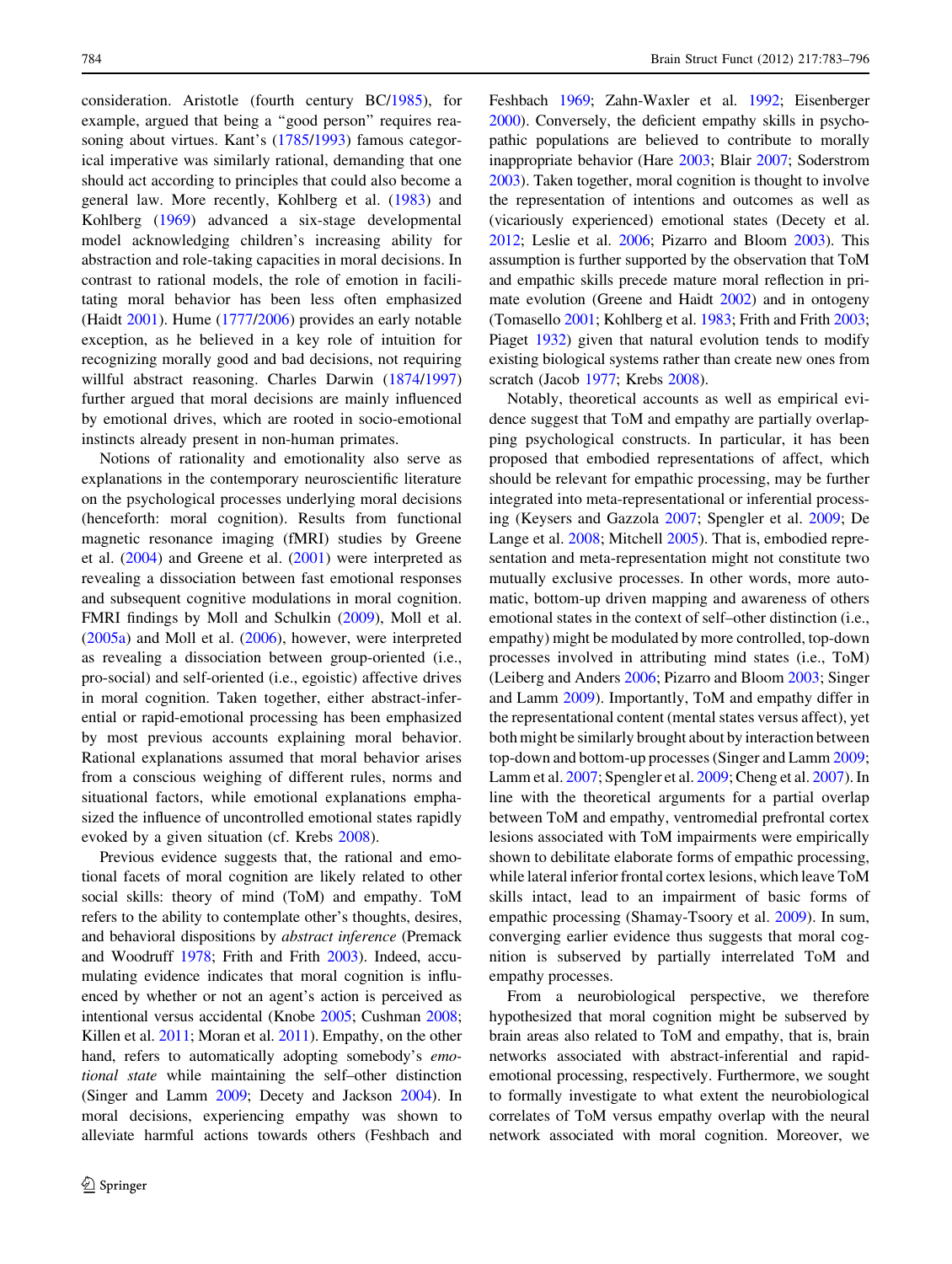tested whether a common set of brain areas might be implicated in all three of these elaborate social-cognitive skills. We addressed these questions by means of a quantitative meta-analysis on peak coordinates reported in functional neuroimaging studies on moral cognition, ToM, and empathy.

#### **Methods**

Data used for the meta-analysis

We searched the PubMed database [\(http://www.pubmed.](http://www.pubmed.org) [org](http://www.pubmed.org)) for fMRI and PET studies that investigated the neural correlates of moral cognition, ToM and empathy. Relevant papers were found by keyword search (search strings: "moral", "morality", "norm", "transgression", "violation'', ''theory of mind'', ''mentalizing'', ''false belief'', ''perspective taking'', ''empathy'', ''empathic'', ''fMRI'', "PET"). Further studies were identified through review articles and reference tracing from the retrieved papers. Please note that in the context of ALE, the term ''experiment'' usually refers to any single (contrast) analysis on imaging data yielding localization information, while the term ''study'' usually refers to a scientific publication reporting one or more "experiments" (Laird et al. [2011](#page-12-0); Eickhoff and Bzdok [2012\)](#page-10-0). The inclusion criteria comprised full brain coverage as well as absence of pharmacological manipulations, brain lesions or mental/neurological disorders. Additionally, studies were only considered, if they reported results of whole-brain group analyses as coordinates corresponding to a standard reference space (Talairach/Tournoux, MNI). That is, experiments assessing neural effects in a priori defined regions of interest were excluded. We included all eligible neuroimaging studies published up to and including the year 2010. The exhaustive literature search yielded in the moral cognition category a total of 67 experiments reporting 507 activation foci; in the ToM category a total of 68 experiments reporting 724 activation foci, and in the empathy category a total of 112 experiments reporting 1,376 activation foci.

Methodologically equivalent to earlier ALE meta-analyses (Spreng et al. [2009](#page-13-0); Lamm et al. [2011](#page-12-0); Bzdok et al. [2011;](#page-10-0) Fusar-Poli et al. [2009;](#page-11-0) Mar [2011](#page-12-0)), study selection was grounded on the objective measure whether or not the authors claimed to have isolated brain activity that relates to moral cognition, ToM, or empathy. More specifically, we only included those neuroimaging studies into the "morality" category that required participants to make appropriateness judgments on actions of one individual towards others. In these studies, participants passively viewed or explicitly evaluated mainly textual, sometimes pictorial social scenarios with moral violations/dilemmas.

The target conditions were frequently contrasted with neutral or unpleasant social scenarios (see Supplementary Table 1 for detailed study descriptions). Furthermore, we only included those neuroimaging studies into the ''ToM'' category that required participants to adopt an intentional stance towards others, that is, predict their thoughts, intentions, and future actions. These studies mostly presented cartoons and short narratives that necessitated understanding the beliefs of the acting characters. The target conditions were usually contrasted with non-social physical stories, which did not necessitate social perspective-taking. Finally, we only included those neuroimaging studies into the ''empathy'' category that aimed at eliciting the conscious and isomorphic experience of somebody else's affective state. Put differently, in these studies participants were supposed to know and ''feel into'' what another person was feeling. These studies employed mostly visual, sometimes textual or auditory stimuli that conveyed affect-laden social situations which participants watched passively or evaluated on various dimensions.

Please note that we disregarded studies on empathy for pain because pain, although possessing an affective dimension, is not considered a classic emotion (Izard [1971](#page-11-0); Ekman [1982\)](#page-11-0). Rather, it is a bodily sensation mediated by distinct sensory receptors (Craig [2002;](#page-10-0) Saper [2000\)](#page-12-0), and watching painful scenes does not induce isomorphic vicarious experiences (cf. Singer et al. [2004](#page-13-0); Danziger et al. [2009\)](#page-10-0). In particular, looking at a happy person usually elicits a sensation of happiness in the observer, yet watching a person in pain usually does not likewise evoke the physical experience of pain. Furthermore, we disregarded studies in which participants were presented with emotion recognition tasks using static pictures of emotional facial expressions. That is because such tasks are probably too simple to reliably entail sharing others' emotions and maintaining a self–other distinction, both widely regarded as hallmarks of empathy (Singer and Lamm [2009](#page-13-0)).

Methodological foundation of activation likelihood estimation

The reported coordinates were analyzed for topographic convergence using the revised ALE algorithm for coordinate-based meta-analysis of neuroimaging results (Eickhoff et al. [2009;](#page-10-0) Turkeltaub et al. [2002](#page-13-0); Laird et al. [2009a](#page-11-0)). The goal of coordinate-based meta-analysis of neuroimaging data is to identify brain areas where the reported foci of activation converge across published experiments. To this end, the meta-analysis determines if the clustering is significantly higher than expected under the null distribution of a random spatial association of results from the considered experiments while acknowledging the spatial uncertainty associated with neuroimaging foci.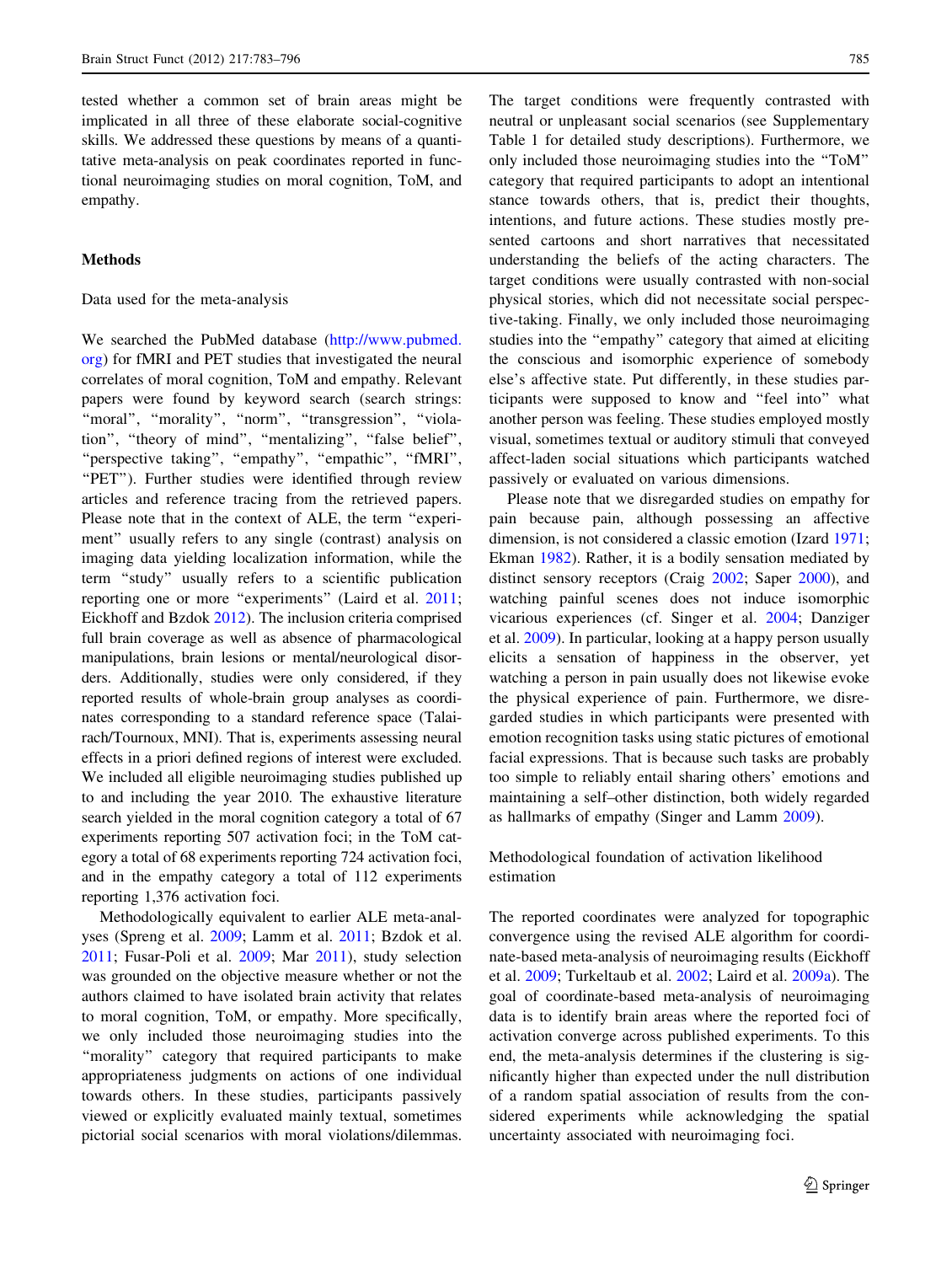As the first step, reported foci were interpreted as centers for 3D Gaussian probability distributions that capture the spatial uncertainty associated with each focus. This uncertainty is mostly a function of between-template (attributable to different normalization strategies and templates across laboratories) and between-subject (due to small sample sizes) variance. In fact, the between-template and between-subject variability are acknowledged based on empirical estimates, the latter being additionally gauged by individual sample size (Eickhoff et al. [2009\)](#page-10-0).

In a second step, the probabilities of all activation foci in a certain experiment were combined for each voxel, yielding a modeled activation (MA) map (Turkeltaub et al. [2011\)](#page-13-0). Voxel-wise ALE scores resulted from the union across these MA maps and quantified the convergence across experiments at each particular location in the brain.

The third and last step distinguished between random and 'true' convergence by comparing the ensuing ALE scores against an empirical null distribution reflecting a random spatial association between the experiments' MA maps (Eickhoff et al. [2012](#page-11-0)). The within-experiment distribution of foci, however, was regarded to be fixed (Eickhoff et al. [2009](#page-10-0)). Thus, a random-effects inference was invoked, focusing on the above-chance convergence across different experiments (Eickhoff et al. [2009;](#page-10-0) Caspers et al. [2010](#page-10-0); Kurth et al. [2010](#page-11-0)). The resulting ALE scores were tested against the earlier calculated 'true' ALE scores and cut off at a cluster-level-corrected threshold of  $p<0.05$ . For cluster-level correction, the statistical image of uncorrected voxel-wise  $p$  values was first cut off by the cluster-forming threshold. Then, the size of the suprathreshold clusters was compared against a null distribution of cluster sizes derived from simulating 1,000 datasets with the same properties (number of foci, uncertainty, etc.) as the original experiments but random location of foci. The p value associated with each cluster was then given by the chance of observing a cluster of the given size in any particular simulation.

Additional conjunction and difference analyses were conducted to explore how different meta-analyses relate to each other. Conjunction-analyses testing for convergence between different meta-analyses employed inference by the minimum statistic, i.e., computing the intersection of the thresholded Z-maps (Caspers et al. [2010\)](#page-10-0). That is, any voxel determined to be significant by the conjunction analysis constitutes a location in the brain which survived inference corrected for multiple comparisons in each of the individual meta-analyses. Difference analyses calculated the difference between corresponding voxels' ALE scores for two sets of experiments. Then, the experiments contributing to either analysis were pooled and randomly divided into two analogous sets of experiments (Eickhoff et al. [2011\)](#page-11-0). Voxel-wise ALE scores for these two sets

were calculated and subtracted from each other. Repeating this process 10,000 times yielded a null distribution of recorded differences in ALE scores between two sets of experiments. The 'true' difference in ALE scores was then tested against these differences obtained under the null distribution yielding voxel-wise  $p$  values for the difference. These resulting non-parametric  $p$  values were thresholded at  $p < 0.001$ . Unfortunately, a statistical method to correct for multiple comparisons when assessing the differences between ALE maps has not yet been established. It should be mentioned, however, that the randomization procedure employed to compute the contrast between ALE-analyses is in itself highly conservative as it estimates the probability for a true difference between the two datasets.

#### Functional characterization

The converging activation patterns of tasks requiring moral cognition, theory of mind, or empathy were first determined by ALE meta-analysis. The conjunction across all three individual ALE analyses then yielded a computationally derived seed region for functional characterisation through quantitative correspondence with cognitive and experimental descriptions of the BrainMap taxonomy. In fact, BrainMap metadata describe the category of mental processes isolated by the statistical contrast of each experiment stored in the database [\(http://www.brainmap.org;](http://www.brainmap.org) Laird et al. [2009a\)](#page-11-0). More specifically, behavioral domains (BD) include the main categories cognition, action, perception, emotion, interoception, as well as their subcategories. The respective paradigm classes (PC) categorize the specific task employed (a complete list of BDs and PCs can be found at [http://www.brainmap.org/scribe/\)](http://www.brainmap.org/scribe/). We analyzed the behavioral domain and paradigm class metadata of Brain-Map experiments associated with seed voxels to determine the frequency of domain 'hits' relative to its likelihood across the entire database. Using a binomial test, Bonferroni-corrected for multiple comparisons, the functional roles of the convergent network as a whole were identified by determining those BDs and PCs that showed a significant over-representation in experiments activating within the seed regions, relative to the entire BrainMap database (Laird et al. [2009b](#page-11-0); Eickhoff et al. [2011](#page-11-0)).

# Results

Individual meta-analyses of moral cognition, theory of mind, and empathy

All areas resulting from the ALE meta-analyses were anatomically labeled by reference to probabilistic cytoarchitectonic maps of the human brain using the SPM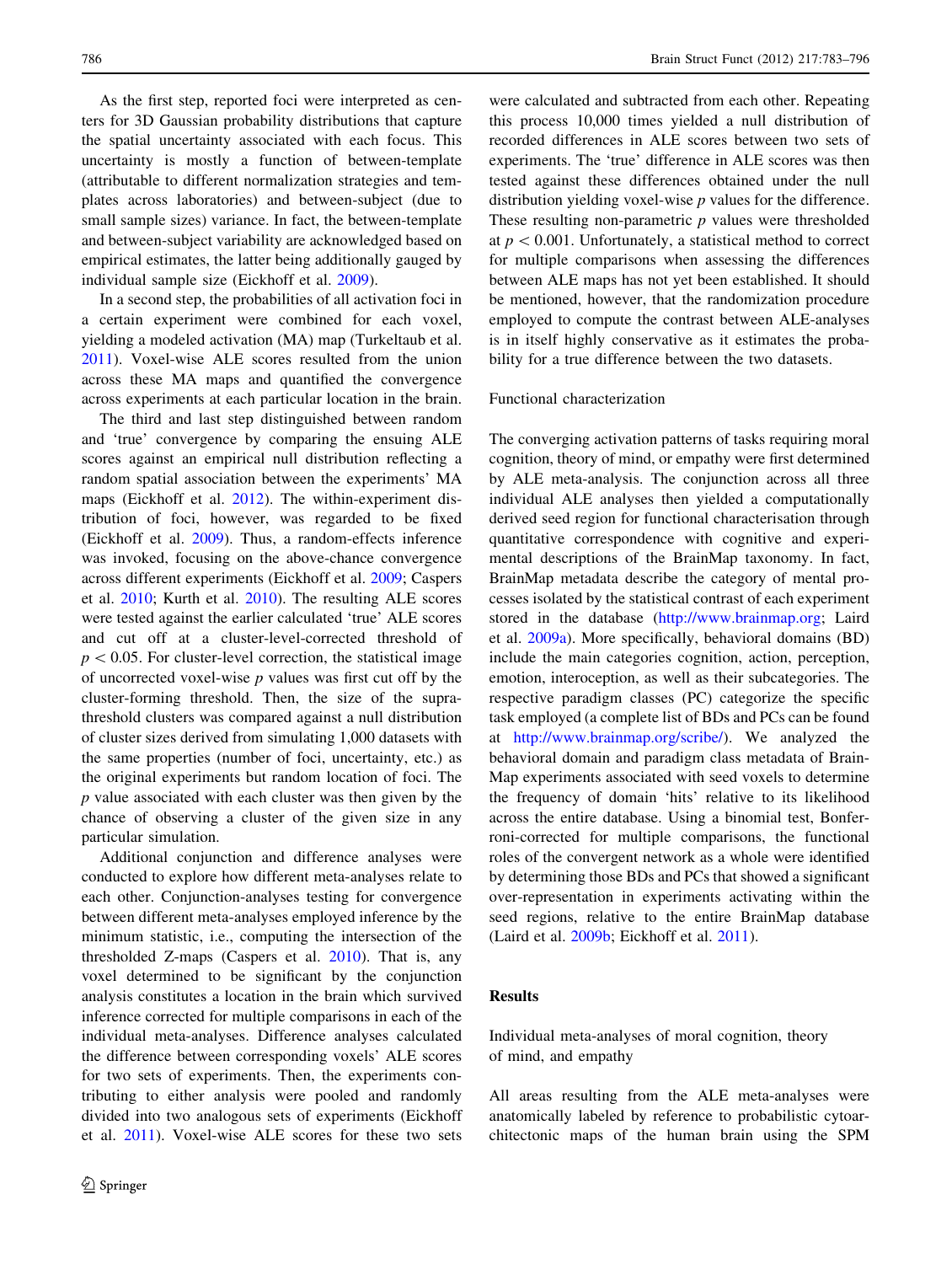<span id="page-4-0"></span>Anatomy Toolbox (see Tables 1, [2](#page-5-0); Eickhoff et al. [2007](#page-10-0); Eickhoff et al. [2005](#page-10-0)). Meta-analysis of neuroimaging studies related to moral cognition yielded convergent activation in the bilateral ventromedial/frontopolar/dorsomedial prefrontal cortex (vmPFC/FP/dmPFC), precuneus (Prec), temporo-parietal junction (TPJ), posterior cingulate cortex (PCC), as well as the right temporal pole (TP), right middle temporal gyrus (MTG), and left amygdala (AM) (Fig. [1](#page-5-0); Table 1). Meta-analysis of studies related to ToM revealed convergence in the bilateral vmPFC/FP/dmPFC,

Table 1 Peaks of activations for the brain areas consistently engaged in fMRI studies on moral cognition, theory of mind, and empathy as revealed by ALE meta-analysis

| Macroanatomical location                   | MNI coordinates |       |          |
|--------------------------------------------|-----------------|-------|----------|
|                                            | $\mathcal{X}$   | y     | Z,       |
| ALE meta-analysis of moral cognition       |                 |       |          |
| Ventromedial prefrontal cortex             | 4               | 58    | $-8$     |
| Ventromedial prefrontal cortex             | $-10$           | 42    | $-18$    |
| Frontopolar cortex                         | 0               | 62    | 10       |
| Frontopolar cortex                         | $-6$            | 52    | 18       |
| Dorsomedial prefrontal cortex              | 0               | 54    | 36       |
| Precuneus                                  | $\overline{0}$  | $-56$ | 34       |
| Right temporo-parietal junction (PGa, PGp) | 62              | $-54$ | 16       |
| Left temporo-parietal junction (PGa, PGp)  | $-48$           | $-58$ | 22.      |
| Right temporal pole                        | 54              | 8     | $-28$    |
| Right middle temporal gyrus                | 54              | $-8$  | $-16$    |
| Left amygdala                              | $-22$           | $-2$  | $-24$    |
| Posterior cingulate cortex                 | $-4$            | $-26$ | 34       |
| ALE meta-analysis of theory of mind        |                 |       |          |
| Ventromedial prefrontal cortex             | 0               | 52    | $-12$    |
| Frontopolar cortex                         | 2               | 58    | 12       |
| Dorsomedial prefrontal cortex              | $-8$            | 56    | 30       |
| Dorsomedial prefrontal cortex              | 4               | 58    | 25       |
| Precuneus                                  | $\overline{c}$  | $-56$ | 30       |
| Right temporo-parietal junction (PGa, PGp) | 56              | $-50$ | 18       |
| Left temporo-parietal junction (PGa, PGp)  | $-48$           | $-56$ | 24       |
| Right temporal pole                        | 54              | $-2$  | $-20$    |
| Left temporal pole                         | $-54$           | $-2$  | $-24$    |
| Right middle temporal gyrus                | 52              | $-18$ | $-12$    |
| Left middle temporal gyrus                 | $-54$           | $-28$ | $-4$     |
| Left middle temporal gyrus                 | $-58$           | $-12$ | $-12$    |
| Right posterior superior temporal sulcus   | 50              | $-34$ | $\Omega$ |
| Left posterior superior temporal sulcus    | $-58$           | $-44$ | 4        |
| Right inferior frontal gyrus (Area 45)     | 54              | 28    | 6        |
| Left inferior frontal gyrus                | $-48$           | 30    | $-12$    |
| Right MT/V5                                | 48              | $-72$ | 8        |
| ALE meta-analysis of empathy               |                 |       |          |
| Dorsomedial prefrontal cortex              | 2               | 56    | 18       |

Table 1 continued

| Macroanatomical location                 | MNI coordinates  |              |                  |
|------------------------------------------|------------------|--------------|------------------|
|                                          | $\boldsymbol{x}$ | $\mathbf{y}$ | $\mathcal{Z}$    |
| Dorsomedial prefrontal cortex            | $-8$             | 54           | 34               |
| Right anterior insula                    | 36               | 22           | $-8$             |
| Left anterior insula                     | $-30$            | 20           | $\overline{4}$   |
| Right inferior frontal gyrus             | 50               | 12           | $-8$             |
| Right inferior frontal gyrus (Area 44)   | 54               | 16           | 20               |
| Right inferior frontal gyrus (Area 45)   | 50               | 30           | $\overline{4}$   |
| Left inferior frontal gyrus              | $-44$            | 24           | $-6$             |
| Supplementary motor area (Area 6)        | $-4$             | 18           | 50               |
| Anterior mid-cingulate cortex            | $-2$             | 28           | 20               |
| Rostral anterior cingulate cortex        | $-4$             | 42           | 18               |
| Posterior cingulate cortex               | $-2$             | $-32$        | 28               |
| Right temporo-parietal junction (PGp)    | 52               | $-58$        | 22               |
| Left temporo-parietal junction (PGa)     | $-56$            | $-58$        | 22               |
| Right amygdala                           | 22               | $-2$         | $-16$            |
| Right middle temporal gyrus              | 54               | $-8$         | $-16$            |
| Right posterior superior temporal sulcus | 52               | $-36$        | 2                |
| Left anterior thalamus                   | $-12$            | $-4$         | 12               |
| Right posterior thalamus                 | 6                | $-32$        | $\overline{2}$   |
| Right hippocampus (SUB)                  | 26               | $-26$        | $-12$            |
| Midbrain                                 | $\overline{c}$   | $-20$        | $-12$            |
| Right pallidum                           | 14               | 4            | $\boldsymbol{0}$ |

All peaks are assigned to the most probable brain areas as revealed by the SPM Anatomy Toolbox (Eickhoff et al. [2007;](#page-10-0) Amunts et al. [2005;](#page-10-0) Geyer [2004;](#page-11-0) Caspers et al. [2006;](#page-10-0) Amunts et al. [1999](#page-10-0); Eickhoff et al. [2005](#page-10-0))

Prec, TPJ, TP, MTG, posterior superior temporal sulcus (pSTS), and inferior frontal gyrus (IFG), as well as the right MT/V5. Finally, meta-analysis of studies related to empathy yielded convergence in the bilateral dmPFC, supplementary motor area (SMA), rostral anterior cingulate cortex (rACC), anterior mid-cingulate cortex (aMCC; cf. Vogt [2005](#page-13-0)), PCC, anterior insula (AI), IFG, midbrain, and TPJ, as well as the anterior thalamus on the left, further, the AM, MTG, pSTS, posterior thalamus, hippocampus, and pallidum on the right.

#### Conjunction analyses

We conducted three conjunction analyses to examine where regions consistently involved in moral cognition converged with regions consistently involved in ToM, empathy, or both (Fig. [2](#page-6-0); Table [2\)](#page-5-0). In particular, we computed the conjunction across the individual meta-analysis of moral cognition and the difference between the analyses of ToM and empathy. Employing the difference excluded brain activity shared by both ToM and empathy. The conjunction across the neural network linked to moral cognition and the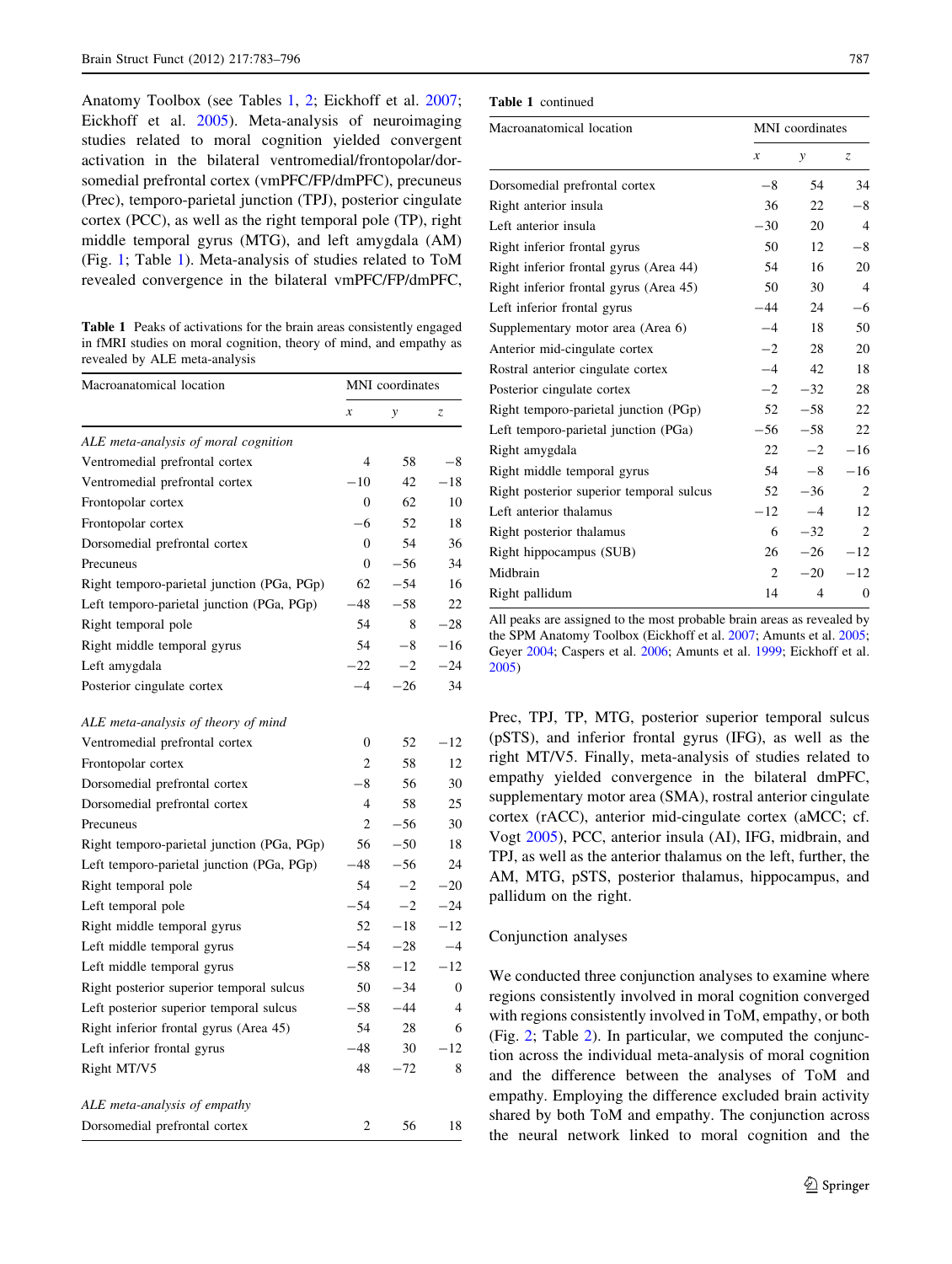<span id="page-5-0"></span>Table 2 Conjunction analyses that test for topographical convergence between the individual ALE meta-analyses of moral cognition, theory of mind, and empathy

| Macroanatomical location                      | MNI coordinates |       |       |
|-----------------------------------------------|-----------------|-------|-------|
|                                               | x               | y     | Z.    |
| Morality $\cap$ (theory of mind–empathy)      |                 |       |       |
| Ventromedial prefrontal cortex                | 2               | 54    | $-12$ |
| Frontopolar cortex                            | 4               | 60    | 10    |
| Dorsomedial prefrontal cortex                 | $\Omega$        | 54    | 30    |
| Right temporo-parietal junction (PGa)         | 62              | $-54$ | 14    |
| Left temporo-parietal junction (PGa, PGp)     | $-50$           | $-58$ | 22    |
| Right middle temporal gyrus                   | 54              | $-16$ | $-16$ |
| Right temporal pole                           | 54              | 2     | $-24$ |
| Morality $\cap$ (empathy–theory of mind)      |                 |       |       |
| Dorsomedial prefrontal cortex                 | $-4$            | 50    | 20    |
| Morality $\cap$ theory of mind $\cap$ empathy |                 |       |       |
| Dorsomedial prefrontal cortex                 | $-5$            | 54    | 34    |
| Right temporo-parietal junction (PGp)         | 52              | $-58$ | 20    |
| Left temporo-parietal junction (PGa)          | $-54$           | $-58$ | 22    |
| Right middle temporal gyrus                   | 54              | $-8$  | $-16$ |

All peaks are assigned to the most probable brain areas as revealed by the SPM Anatomy Toolbox (Eickhoff et al. [2007;](#page-10-0) Caspers et al. [2006;](#page-10-0) Eickhoff et al. [2005\)](#page-10-0)

activation more robustly linked to ToM versus empathy revealed an overlap in the bilateral vmPFC/FP/dmPFC and TPJ, as well as the right MTG and TP. Conversely, the conjunction across the neural network linked to moral cognition and the activation more robustly linked to empathy versus ToM revealed an overlap in the dmPFC. Besides results from this conjunction analysis, it is noteworthy that the left AM was found in the analysis of moral cognitionrelated brain activity, while the right AM was found in the analysis of empathy-related brain activity. Moreover, the PCC showed significant convergence in both these individual meta-analyses at adjacent, yet non-overlapping locations. Specifically, convergence in the PCC was located slightly more rostro-dorsally in the ALE on moral cognition compared to the ALE on empathy (Fig. 1; Table [1\)](#page-4-0). Finally, the conjunction analysis across the results of all three individual meta-analyses on moral cognition, ToM, and empathy yielded convergence in the dmPFC, right MTG, and bilateral TPJ. Additionally, we provide a list of those papers included in the present meta-analysis, which gave rise to the four converging clusters (Supplementary Table 2).

### Functional characterization

Using the metadata of the BrainMap database for functional characterization as described above, we found that the



Fig. 1 ALE meta-analysis of neuroimaging studies on moral cognition, theory of mind, and empathy. Significant meta-analysis results displayed on frontal, right, and left surface view as well as sagittal, coronal, and axial sections of the MNI single-subject template. Coordinates in MNI space. All results were significant at a clusterforming threshold of  $p < 0.05$  and an extent threshold of  $k = 10$ voxels (to exclude presumably incidental results)

common network observed across all three task domains was selectively associated with tasks tapping ToM, semantic processing, imagination, and social cognition, as well as episodic and explicit memory (Fig. [3](#page-7-0)). The network thus appears to be exclusively involved in higher-level cognitive processing.

### **Discussion**

Classic accounts of the psychology of moral cognition can be broadly divided into views that emphasize the involvement of either 'rational' or 'emotional' processes. In this study, we revisited this distinction by determining the consistent overlap between brain activation patterns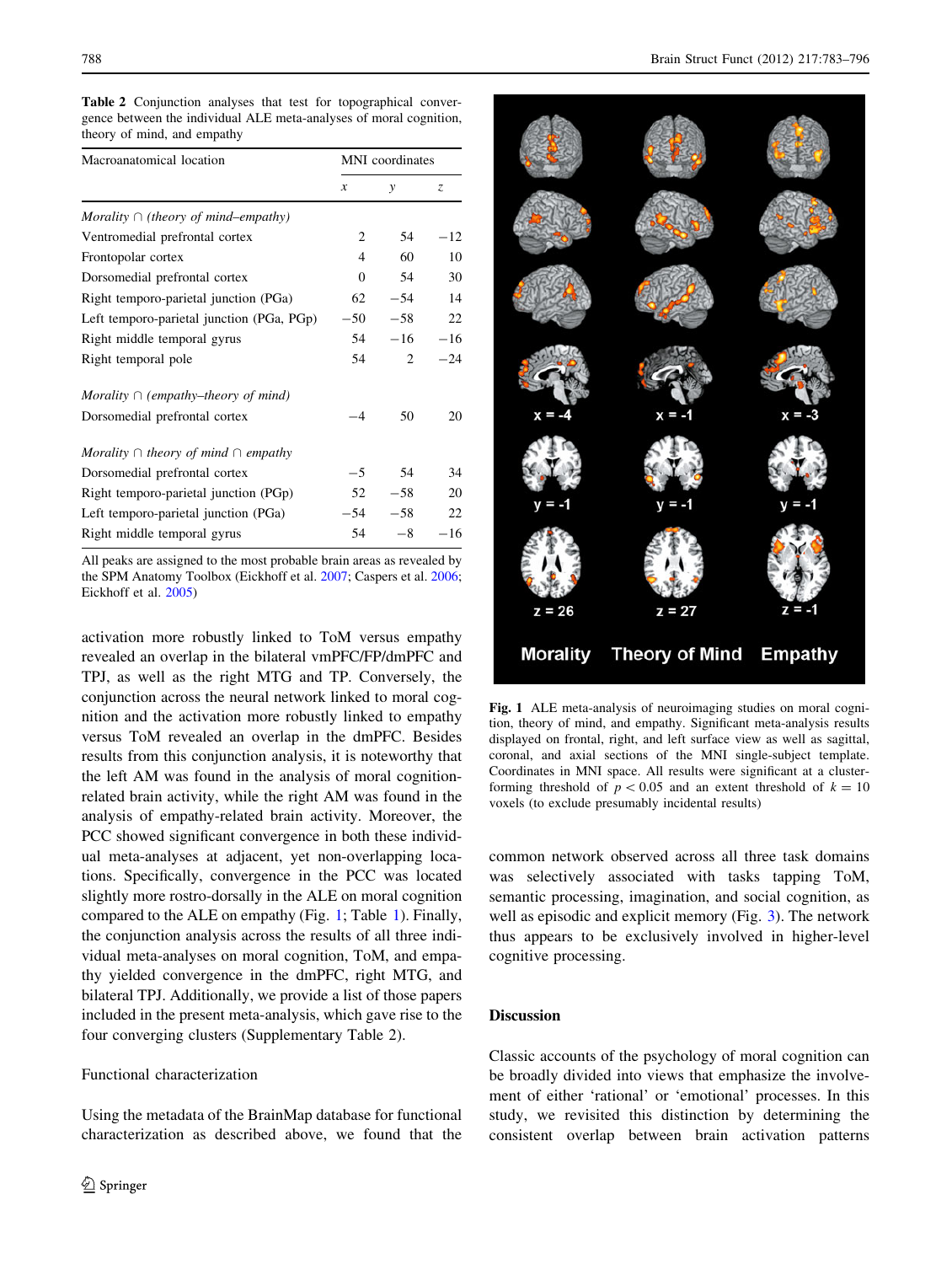<span id="page-6-0"></span>

Fig. 2 Conjunction analyses for topographical convergence across brain activity related to moral cognition and theory of mind (ToM) or empathy. Left panel overlapping activation patterns between the meta-analysis on moral cognition and the difference analysis between ToM and empathy (cluster-forming threshold:  $p < 0.05$ ). Right bottom panel overlapping activation patterns between the metaanalysis on moral cognition and the difference analysis between empathy and ToM (cluster-forming threshold:  $p < 0.05$ ). Right top panel sagittal and coronal slices of juxtaposed results from the metaanalyses on moral cognition (green) and empathy (red) to highlight similar convergence in the posterior cingulate cortex and amygdala (extent threshold:  $k = 10$  voxels to exclude presumably incidental results). Coordinates in MNI space

reported in the neuroscientific literature on moral cognition with those of ToM (assumed to be more rational) and empathy (assumed to be more emotional) using coordinatebased ALE meta-analysis. By doing so, we demonstrated that moral cognition, indeed, recruits brain areas that are also involved in abstract-inferential (ToM) and rapidemotional (empathy) social cognition. Furthermore, TPJ, mPFC, and MTG emerged as potential nodes of a network common to moral cognition, ToM, and empathy.

Individual analyses on the neural correlates of moral cognition, theory of mind, and empathy

To our knowledge, we here conducted the first quantitative meta-analytic assessment of the neural network engaged in moral cognition, that is, reflection of the social appropriateness of people's actions. The obtained pattern of converged brain activation is in very good agreement with qualitative reviews of fMRI studies on moral cognition (Moll et al. [2005b;](#page-12-0) Greene and Haidt [2002](#page-11-0)). Concurrently, dysfunction in prefrontal, temporal and amygdalar regions is discussed as linked to psychopathy and anti-social behavior based on neuropsychological, lesion, and fMRI studies (Blair [2007](#page-10-0); Anderson et al. [1999](#page-10-0); Mendez et al. [2005](#page-12-0)).

The results of the meta-analysis of ToM were consistent with earlier quantitative analyses (Spreng et al. [2009;](#page-13-0) Mar [2011](#page-12-0)) of neuroimaging studies, in which participants attributed mental states to others to predict or explain their behavior. Put differently, the obtained network is likely to be implicated in the recognition and processing of others' mental states (Amodio and Frith [2006;](#page-10-0) Gallagher and Frith [2003](#page-11-0); Schilbach et al. [2010\)](#page-12-0).

The meta-analysis on empathy across various affective modalities excluding pain was based on neuroimaging studies in which participants understood and vicariously shared the emotional experience of others. This analysis revealed the aMCC extending into the SMA and the AI extending into the IFG as the most prominent points of convergence. This is in line with a recent image-based meta-analysis on empathy for pain (Lamm et al. [2011](#page-12-0)). The present analysis on non-pain empathy, however, additionally revealed activation in the AM, rACC, and PCC. Consequently, empathy for pain- and non-pain-related affect appears to be implemented by an overlapping network that might recruit supplementary areas/networks depending on the specific affective modality with which participants are to empathize. In other words, the observed network is likely to be involved in vicariously experiencing others' affective states (Singer et al. [2004](#page-13-0); Wicker et al. [2003](#page-13-0)).

It is noteworthy that all brain areas revealed by the meta-analysis on moral cognition also converged significantly in the analyses on either ToM or empathy. It is thus tempting to speculate that moral cognition might rely on remodeling mental states and processing affective states of other people. Conversely, some of the brain areas, which show significant convergence in the ALE on ToM and empathy, were not significant in the ALE on moral cognition. This suggests that moral cognition might be realized by specific subsets, rather than the entirety of the neural correlates of ToM and empathy.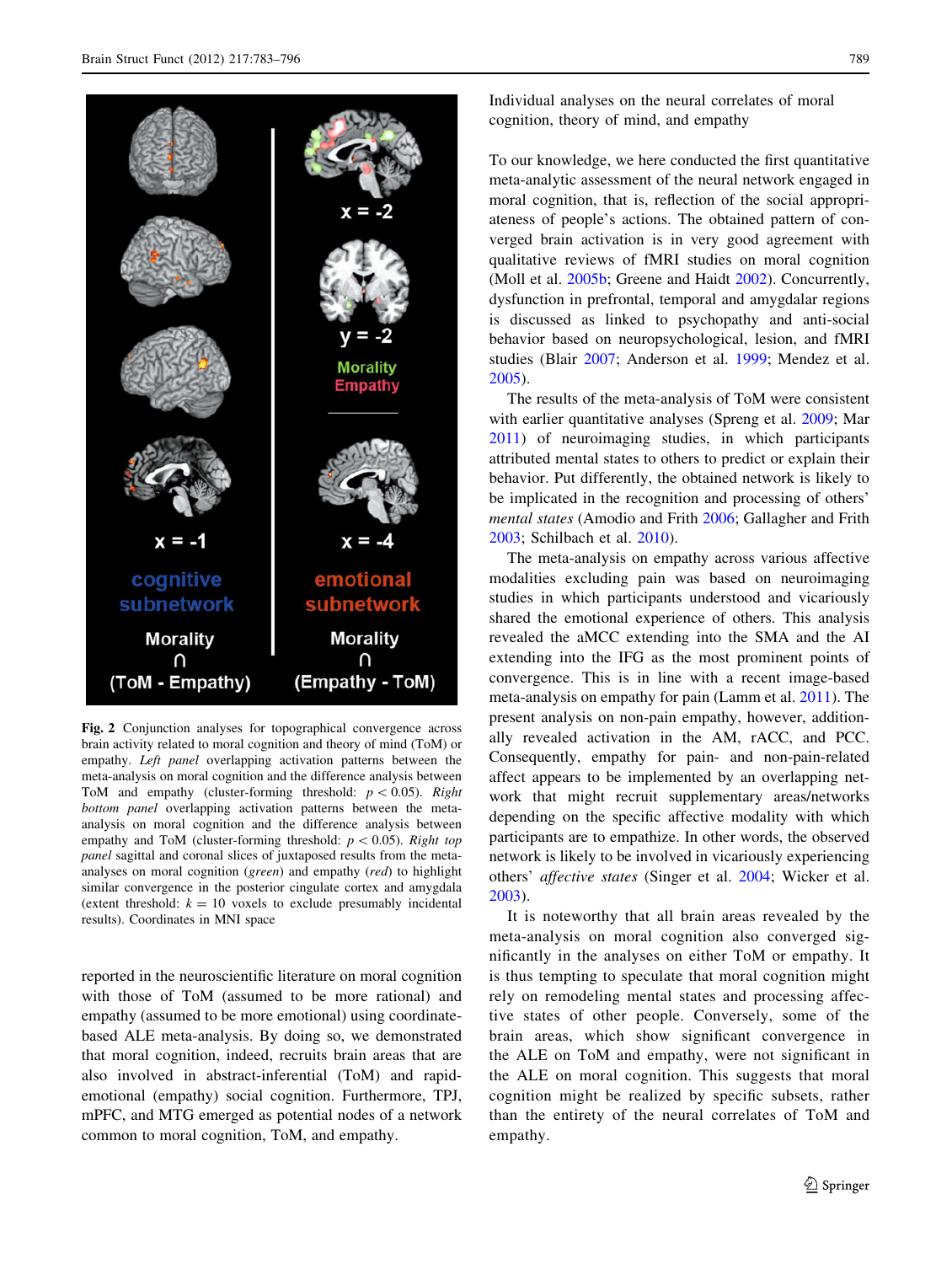<span id="page-7-0"></span>

Fig. 3 Functional characterization of the core-network implicated in moral cognition, theory of mind (ToM), and empathy. Left neural network consistently activated across individual meta-analyses on moral cognition, ToM, and empathy (extent threshold:  $k = 10$  voxels to exclude presumably incidental results). Images were rendered using Mango (multi-image analysis GUI, Research Imaging Institute, San Antonio, Texas, USA; <http://ric.uthscsa.edu/mango/>). Right functional characterization of the convergent network across all three tasks by BrainMap metadata. The purple bars denote the number of

Converging neural correlates across moral cognition and theory of mind

Brain activity during moral cognition and ToM overlapped in the bilateral vmPFC/FP/dmPFC and TPJ, as well as the right TP and MTG. This extensive convergence indicates that moral cognition and ToM engage a highly similar neural network, which, in turn, entices to speculate about a close relationship between these two psychological processes. More specifically, increased activity along the dorso-ventral axis of the medial prefrontal cortex is heterogeneously discussed to reflect cognitive versus affective processes (Shamay-Tsoory et al. [2006\)](#page-12-0), controlled/explicit versus automatic/implicit social cognition (Lieberman [2007;](#page-12-0) Forbes and Grafman [2010\)](#page-11-0), goal versus outcome pathways (Krueger et al. [2009\)](#page-11-0), dissimilarity versus similarity to self (Mitchell et al. [2006\)](#page-12-0) as well as other-focus versus self-focus (Van Overwalle [2009](#page-13-0)). Apart from that, the spatially largest convergence across moral cognition- and ToM-related brain activity in the bilateral posterior temporal lobe/angular gyrus might be surprising given the divergent interpretation in the literature. That is, activation in this cortical region is conventionally interpreted as ''posterior superior temporal sulcus'' in the morality literature (Moll et al. [2005b](#page-12-0); Greene and

foci for that particular metadata class within the seed network. The grey bars represent the number of foci that would be expected to hit the particular seed network if all foci with the respective class were randomly distributed throughout the cerebral cortex. That is, the grey bars denote the by-chance frequency of that particular label given the size of the cluster. All shown taxonomic classes reached significance according to a binomial test ( $p < 0.05$ ). Asterisks denote classes that survived the Bonferroni correction for multiple comparisons

Haidt [2002\)](#page-11-0) and as ''temporo-parietal junction'' in the ToM literature (Decety and Lamm [2007](#page-10-0); Van Overwalle [2009](#page-13-0); Saxe and Kanwisher [2003](#page-12-0)). This convergent activation in the ALE on moral cognition is, however, more accurately located to the TPJ, rather than to the pSTS (cf. Raine and Yang [2006;](#page-12-0) Binder et al. [2009\)](#page-10-0). The potentially inconsistent neuroanatomical labeling might have disadvantageously affected discussion of this brain area in previous neuroimaging studies on moral cognition.

The engagement of ToM-associated areas during moral cognition has also been addressed in several recent fMRI studies by Young, Saxe, and colleagues. These authors proposed that during moral cognition, the dmPFC might process belief valence, while the TPJ and Prec might encode and integrate beliefs with other relevant features (Young and Saxe [2008\)](#page-13-0). Especially, brain activity in the right TPJ was advocated to reflect belief processing during moral cognition. This argument was based on interaction effects with moral reasoning (Young et al. [2007\)](#page-13-0), correlation with the participants' self-reported tendency for acknowledging belief information (Young and Saxe [2009](#page-13-0)), and a significantly reduced impact of intentions after transient TPJ disruption (Young et al. [2010b\)](#page-13-0). In line with our results, these fMRI studies suggest that moral cognition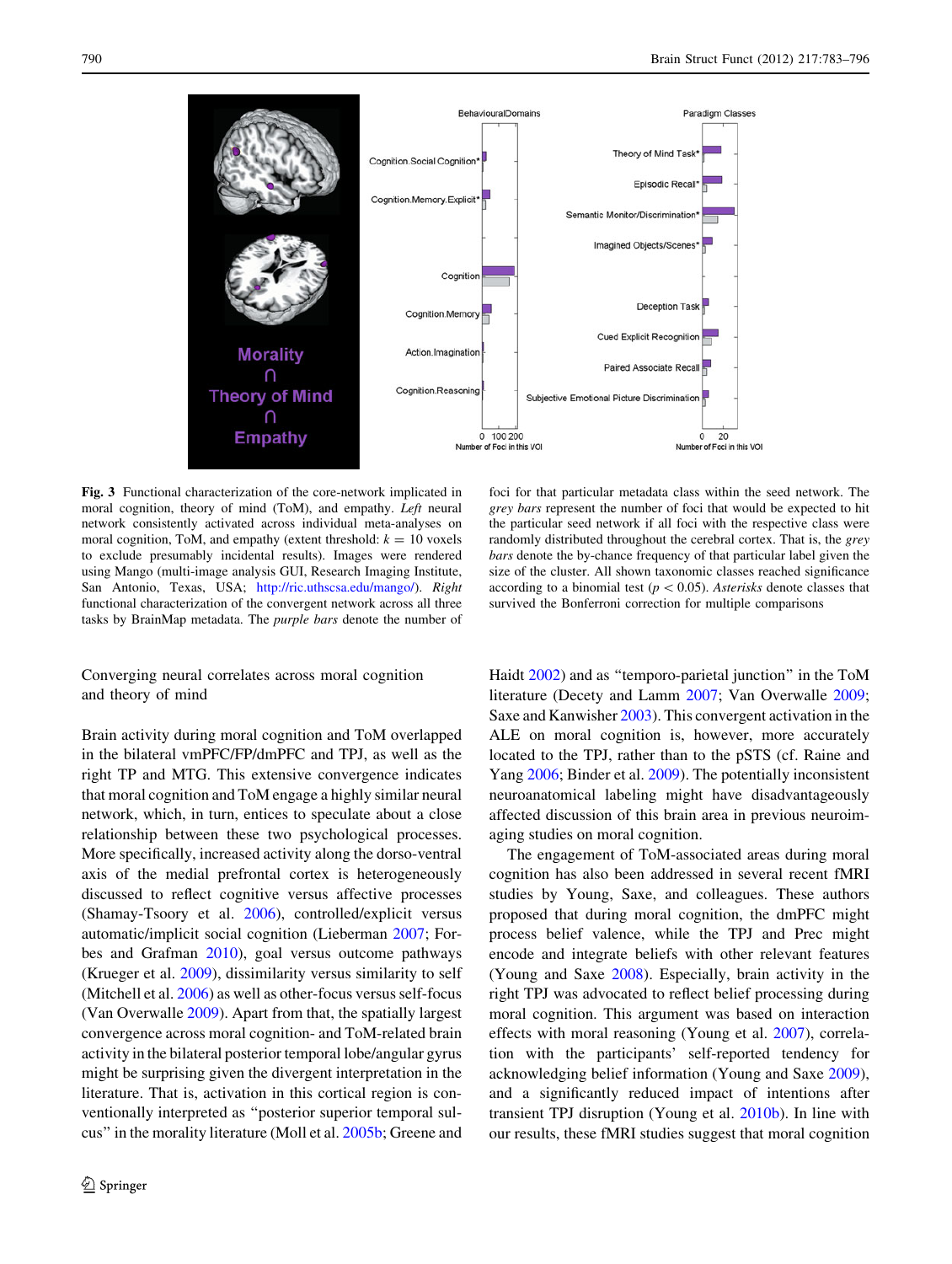might involve reconstructing attributes and intentions that we apply to others and vice versa.

However, earlier neuroimaging evidence concerning the likely implication of the ToM network in moral cognition has two weak points. First, the interpretations of relevant fMRI studies were largely driven by reverse inference, i.e., identifying psychological processes from mere topography of brain activity (Poldrack [2006](#page-12-0)). That is, rather than investigating moral cognition tasks alone, the neural networks of moral cognition and ToM should have been compared directly by independent conditions involving either task. Second, the relevant fMRI studies crucially hinge on the repeatedly criticized functional localizer technique, which rests on strong a priori hypotheses (Friston et al. [2006;](#page-11-0) Mitchell [2008](#page-12-0)). The present ALE meta-analysis overcomes these two limitations by a largely hypothesis-free assessment of two independent pools of numerous whole-brain neuroimaging studies, providing strong evidence for the high convergence across the neural networks associated with moral cognition and ToM.

# Converging neural correlates across moral cognition and empathy

Brain activity related to both moral cognition and non-pain empathy converged significantly in an area of the dmPFC, which was not revealed by the ALE on ToM. Converging activation of the dmPFC may suggest an implication of this highly associative cortical area in more complex socialemotional processing. In line with this interpretation, a recent fMRI study identified a similar brain location as highly selective for processing guilt (Wagner et al. [2012](#page-13-0)), an emotion closely related to moral and social transgression (Tangney et al. [2007](#page-13-0)). Moreover, the dmPFC has consistently been related to the (possibly interwoven) reflection of own and simulation of others' mind states (Lamm et al. [2007](#page-12-0); Jenkins and Mitchell [2010](#page-11-0); Mitchell et al. [2006](#page-12-0); D'Argembeau et al. [2007](#page-10-0)). Nevertheless, we feel that it might be currently unwarranted to confer precise functions to circumscribed parts of the dmPFC (cf. above), given the danger of reverse inference when deducing mental functions or states from regional activation patterns (Poldrack [2006\)](#page-12-0). We therefore cautiously conclude that the observed convergence in the dmPFC probably reflects an unidentified, yet to be characterized, higher-level neural process that is related to affective and social processing.

It is interesting to note that the AM was significantly involved in the individual ALEs on morality and non-pain empathy, although in contralateral hemispheres. This brain region is thought to automatically extract biological significance from the environment (Ball et al. [2007;](#page-10-0) Sander et al. [2003;](#page-12-0) Bzdok et al. [2011](#page-12-0); Müller et al. 2011). In particular, AM activity typically increases in the left hemisphere in elaborate social-cognitive processes and in the right hemisphere in automatic, basic emotional processes (Phelps et al. [2001](#page-12-0); Bzdok et al. [2012;](#page-10-0) Markowitsch [1998](#page-12-0); Gläscher and Adolphs [2003](#page-11-0)). This lateralization pattern thus seems well in line with the consistent engagement of the left AM in moral cognition and right AM in non-pain empathy. Moreover, activity in the PCC was found in adjacent, yet non-overlapping, locations during moral cognition and non-pain empathy. The PCC is thought important for the modality-independent retrieval of autobiographical memories and their integration with current emotional states (Fink et al. [1996](#page-11-0); Maddock et al. [2001](#page-12-0); Maddock [1999](#page-12-0); Schilbach et al. [2008a](#page-12-0)). It might therefore be speculated that moral judgments and empathic processing could both rely on the integration on past experiences. Given that both PCC clusters do not overlap, however, it remains to be investigated whether (a) moral cognition and non-pain empathy engage distinct regions in the PCC, (b) the observed topographic pattern is purely incidental given the limited spatial resolution of metaanalyses, or (c) the differences in PPC activation reflect differences in stimulus-material and hence autobiographic associations.

Furthermore, it is important to note that the AI/IFG and aMCC/SMA were revealed as the most significant points of convergence in the ALE on non-pain empathy but did not show any overlap with the ALE on morality. In particular, the AI/IFG and aMCC/SMA form a network that is widely believed to represent one's own and others' emotional states regardless of the actual affective or sensory modality (Lamm et al. [2011;](#page-12-0) Wicker et al. [2003](#page-13-0); Singer et al. [2004](#page-13-0); Lamm and Singer [2010](#page-12-0); Fan et al. [2011](#page-11-0)). Moreover, this network, especially the anterior insula, is not only implicated in meta-representation of emotional states but also in interoceptive awareness (Craig [2002](#page-10-0), [2009;](#page-10-0) Kurth et al. [2010](#page-11-0)). Interoception-related meta-representation of emotion has thus been suggested to underlie the concomitant involvement of the aMCC/SMA and AI/IFG in neuroimaging studies on empathy as reflecting affective sharing (Singer and Lamm [2009](#page-13-0); Fan et al. [2011](#page-11-0)).

In summary, we draw three conclusions from these observations. First, affective sharing, one core aspect of empathy, is unlikely to be involved in moral judgments, given the lack of consistent involvement of the AI/IFG or aMCC/SMA in paradigms probing the latter. Second, general affective processes might play a role in both moral judgments and empathy, given that the respective metaanalyses individually revealed the dmPFC (direct overlap) and the amygdala (oppositely lateralized). Third, the neural correlates of moral judgments are much closer related to the neural correlates of ToM than to those of empathy, as evidenced by the quantity of overlap in the conjunction analyses.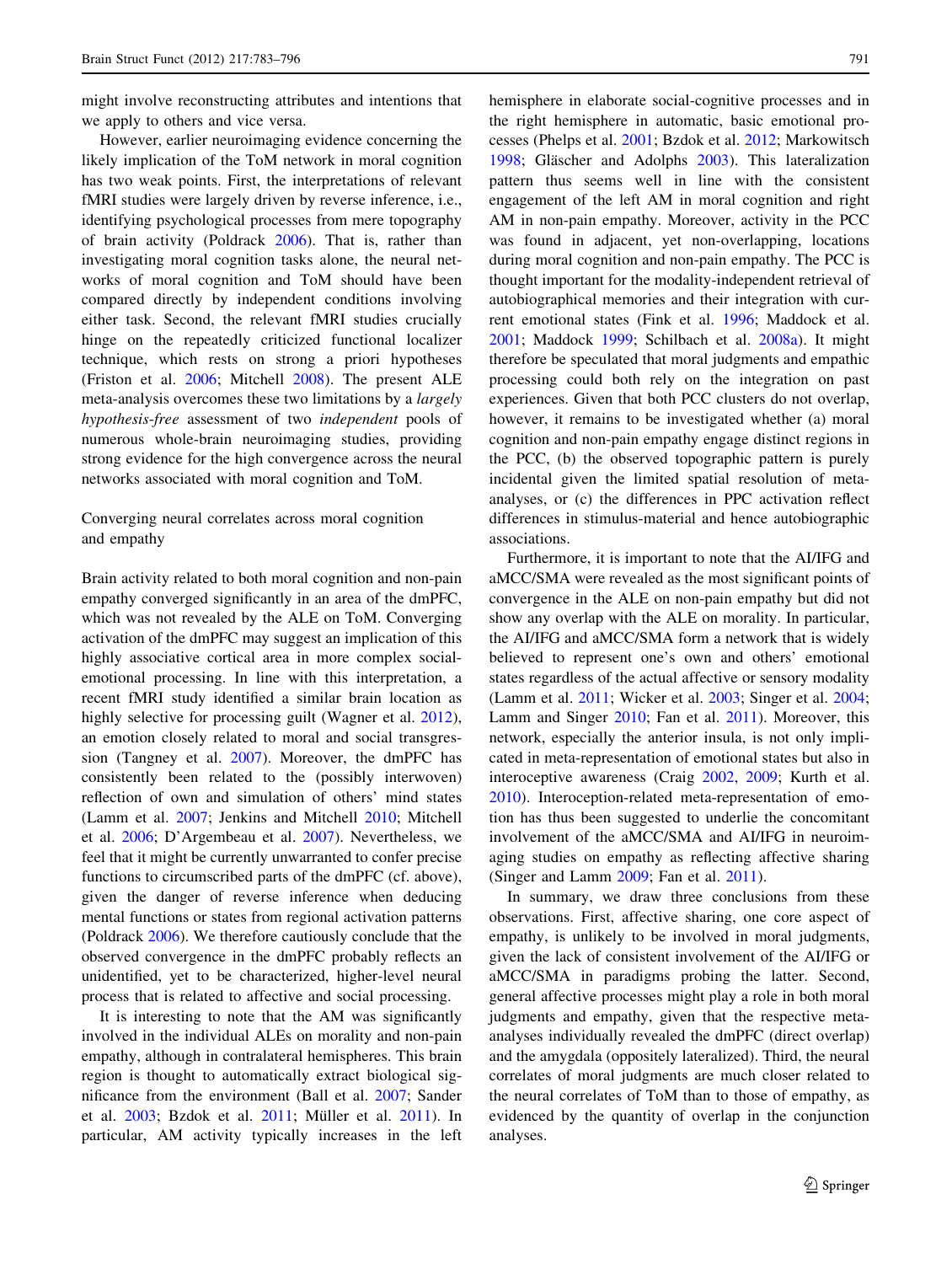# Converging neural correlates across all individual analyses

Moral cognition-, ToM-, and empathy-related brain activity converged in the bilateral TPJ, dmPFC, and right MTG, which therefore form a common network potentially involved in social-cognitive processes. In line with this, metadata profiling demonstrates solid associations of this network with neuroimaging studies related to ToM, explicit memory retrieval, language, and imagination of objects/ scenes. Intriguingly, these four seemingly disparate psychological categories summarize what sets humans probably apart from non-human primates (Tomasello [2001](#page-13-0); Frith and Frith [2010](#page-11-0)). They might functionally converge in the reciprocal relationship between the allocentric and egocentric perspective, instructed by self-reflection, social knowledge, and memories of past experiences (of social interactions). In particular, autobiographical memory supplies numerous building blocks of social semantic knowledge (Bar [2007](#page-10-0); Binder et al. [2009\)](#page-10-0). These isolated conceptual scripts may be reassembled to enable the forecasting of future events (Tulving [1983,](#page-13-0) [1985;](#page-13-0) Schacter et al. [2007\)](#page-12-0). Similar brain mechanisms in remembering past episodes and envisioning future circumstances is supported by their engagement of identical brain areas, as evidenced by a quantitative meta-analysis (Spreng et al. [2009\)](#page-13-0). Moreover, retrograde amnesic patients were reported to be impaired not only in prospection but also in imagining novel experience (Hassabis et al. [2007\)](#page-11-0). These findings suggest a single neural network for mentally constructing plausible semantic scenarios of detached situations regardless of temporal orientation (Buckner and Carroll [2007;](#page-10-0) Hassabis and Maguire [2007](#page-11-0)). Indeed, construction of detached probabilistic scenes has been argued to influence ongoing decision making by estimating outcomes of behavioral choices (Boyer [2008;](#page-10-0) Suddendorf and Corballis [2007](#page-13-0); Schilbach et al. [2008b](#page-12-0)). Taken together, moral cognition, ToM, and empathy jointly engage a network that might be involved in the automated prediction of social events that modulate behavior.

### Relation to clinical research

Consistent with the demonstrated functional dissociation between cognitive and affective subsystems of the neural network related to moral cognition observed in our study, frontotemporal dementia has been reported to impair personal but not impersonal moral reasoning (Mendez et al. [2005\)](#page-12-0). A cognitive-affective dissociation of moral cognition is also supported clinically by the psychopathic population's immoral behavior in everyday life despite excellent moral reasoning skills (Cleckley [1941;](#page-10-0) Hare [1993\)](#page-11-0). Apart from that, neither Greene's nor Moll's concept can exhaustively explain why vmPFC patients demonstrated a rationally biased approach to solving moral dilemmas (Koenigs et al. [2007](#page-11-0); Moretto et al. [2010](#page-12-0)), yet, an emotionally biased approach to moral cognition in an economic game (Koenigs and Tranel [2007\)](#page-11-0). Given the considerable neural commonalities of moral cognition and ToM tasks as revealed by the present analysis, contradictory findings of vmPFC patients dealing with moral dilemmas and economic games (Greene [2007](#page-11-0); Koenigs and Tranel [2007](#page-11-0); Koenigs et al. [2007](#page-11-0)) might resolve when meticulously probing ToM capabilities in future lesion studies.

# Limitations

Several limitations of our study should be addressed. Metaanalyses are necessarily based on the available literature and hence may be affected by the potential publication-bias disfavoring null results (Rosenthal [1979](#page-12-0)). This caveat especially applies to the functional characterization of converging activation foci using the BrainMap database, as this database only contains about 21% of the published neuroimaging studies and its content therefore does not constitute a strictly representative sample. Furthermore, a part of the included neuroimaging studies on moral cognition might suffer from limited ecological validity. That is, the experimental tasks used might only partially involve the mental processes guiding real-life moral behavior (cf. Cima et al. [2010;](#page-10-0) Knutson et al. [2010;](#page-11-0) Young et al. [2010a](#page-13-0)). In particular, employing overly artificial moral scenarios (e.g., trolley dilemma), on top of the inherent limitations of neuroimaging paradigms, could have systematically overestimated cognitive versus emotional processes. This caveat might have contributed to the similar results in the meta-analyses on moral cognition and on ToM (rather than on empathy), given that emotion processing is thought to play a paramount role in real-world moral cognition (Krebs [2008](#page-11-0); Tangney et al. [2007;](#page-13-0) Haidt [2001](#page-11-0)). Future neuroimaging studies should therefore strive for using more realistic moral scenarios to minimize the risk of investigating the neural correlates of ''in vitro moral cognition'' (cf. Schilbach et al. [2012;](#page-12-0) Schilbach [2010\)](#page-12-0).

### **Conclusions**

It is a topic of intense debate whether social cognition is subserved by a unitary specialized module or by a set of general-purpose mental operations (Mitchell [2006;](#page-12-0) Spreng et al. [2009;](#page-13-0) Bzdok et al. [2012;](#page-10-0) Van Overwalle [2011\)](#page-13-0). The present large-scale meta-analysis provides evidence for a domain-global view of moral cognition, rather than for a distinct moral module (Hauser [2006](#page-11-0)), by showing its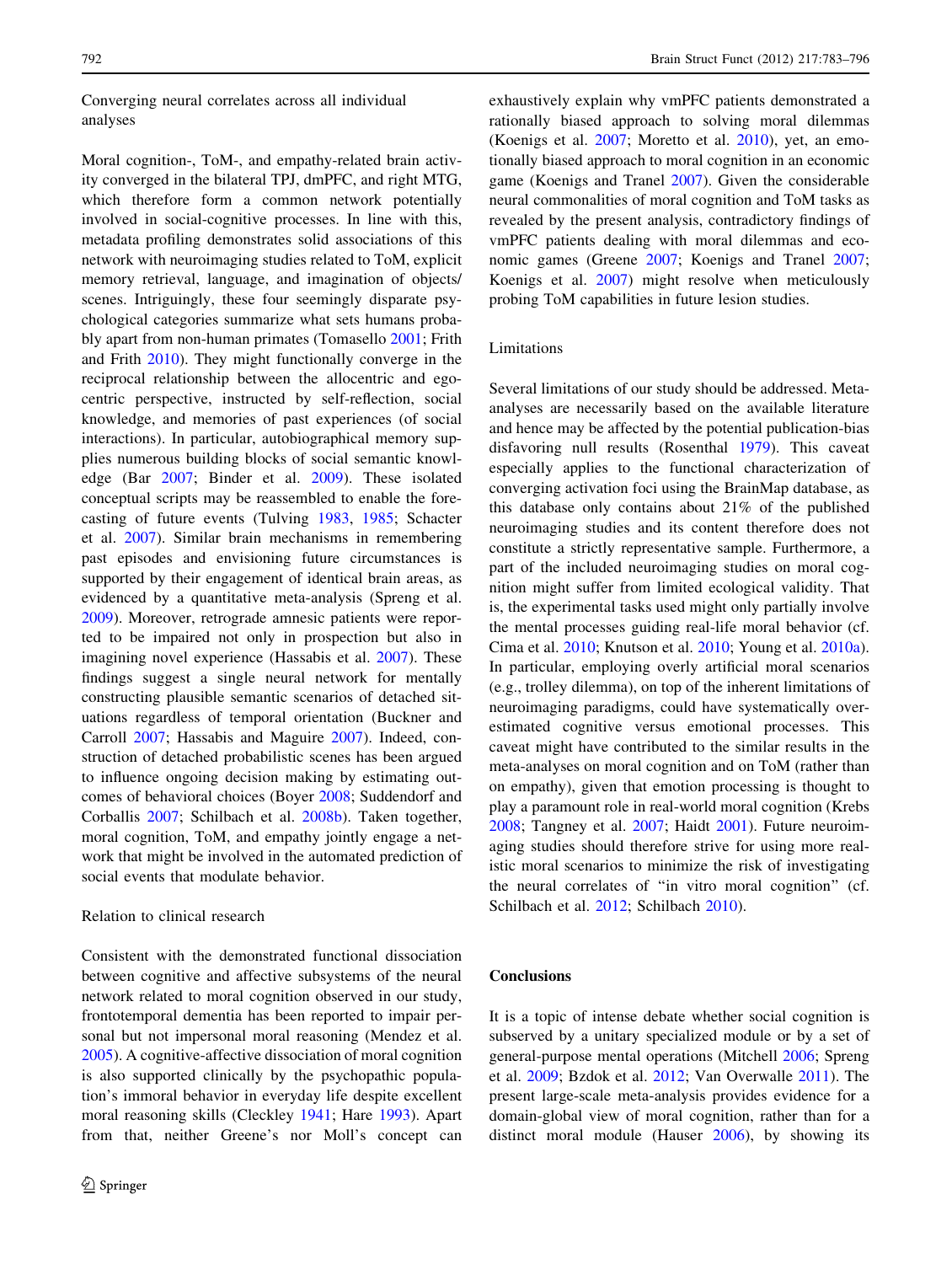<span id="page-10-0"></span>functional integration of distributed brain networks. More specifically, we parsed the neural correlates of moral cognition by reference to a socio-cognitive framework, exemplified by ToM cognition, and a socio-affective framework, exemplified by empathy. Ultimately, our results support the notion that moral reasoning is related to both seeing things from other persons' points of view and to grasping others' feelings (Piaget [1932](#page-12-0); Tomasello [2001](#page-13-0); Decety et al. 2012).

Acknowledgments This study was supported by the German Research Council (DFG, IRTG 1328; KZ, SBE, DB), the Human Brain Project (R01-MH074457-01A1; ARL, SBE), and the Helmholtz Initiative on Systems Biology (Human Brain Model; KZ, SBE). The authors declare no conflict of interest.

#### References

- Amodio DM, Frith CD (2006) Meeting of minds: the medial frontal cortex and social cognition. Nat Rev Neurosci 7(4):268–277. doi[:10.1038/nrn1884](http://dx.doi.org/10.1038/nrn1884)
- Amunts K, Schleicher A, Burgel U, Mohlberg H, Uylings HB, Zilles K (1999) Broca's region revisited: cytoarchitecture and intersubject variability. J Comp Neurol 412(2):319–341. doi[:10.1002/](http://dx.doi.org/10.1002/(SICI)1096-9861(19990920)412:2%3c319:AID-CNE10%3e3.0.CO;2-7) [\(SICI\)1096-9861\(19990920\)412:2](http://dx.doi.org/10.1002/(SICI)1096-9861(19990920)412:2%3c319:AID-CNE10%3e3.0.CO;2-7)<319:AID-CNE10>3.0.CO;2-7
- Amunts K, Kedo O, Kindler M, Pieperhoff P, Mohlberg H, Shah NJ, Habel U, Schneider F, Zilles K (2005) Cytoarchitectonic mapping of the human amygdala, hippocampal region and entorhinal cortex: intersubject variability and probability maps. Anat Embryol (Berl) 210(5–6):343–352. doi:[10.1007/s00429-005-0025-5](http://dx.doi.org/10.1007/s00429-005-0025-5)
- Anderson SW, Bechara A, Damasio H, Tranel D, Damasio AR (1999) Impairment of social and moral behavior related to early damage in human prefrontal cortex. Nat Neurosci 2(11):1032–1037. doi: [10.1038/14833](http://dx.doi.org/10.1038/14833)
- Aristotle (1985) Nicomachean Ethics. Hackett, Indianapolis
- Ball T, Rahm B, Eickhoff SB, Schulze-Bonhage A, Speck O, Mutschler I (2007) Response properties of human amygdala subregions: evidence based on functional MRI combined with probabilistic anatomical maps. PLoS One 2(3):e307. doi[:10.1371/journal.](http://dx.doi.org/10.1371/journal.pone.0000307) [pone.0000307](http://dx.doi.org/10.1371/journal.pone.0000307)
- Bar M (2007) The proactive brain: using analogies and associations to generate predictions. Trends Cogn Sci 11(7):280–289. doi: [10.1016/j.tics.2007.05.005](http://dx.doi.org/10.1016/j.tics.2007.05.005)
- Binder JR, Desai RH, Graves WW, Conant LL (2009) Where is the semantic system? A critical review and meta-analysis of 120 functional neuroimaging studies. Cereb Cortex 19(12):2767– 2796. doi[:10.1093/cercor/bhp055](http://dx.doi.org/10.1093/cercor/bhp055)
- Blair RJ (2007) The amygdala and ventromedial prefrontal cortex in morality and psychopathy. Trends Cogn Sci 11(9):387–392. doi: [10.1016/j.tics.2007.07.003](http://dx.doi.org/10.1016/j.tics.2007.07.003)
- Boyer P (2008) Evolutionary economics of mental time travel? Trends Cogn Sci 12(6):219–224. doi:[10.1016/j.tics.2008.03.003](http://dx.doi.org/10.1016/j.tics.2008.03.003)
- Buckner RL, Carroll DC (2007) Self-projection and the brain. Trends Cogn Sci 11(2):49–57. doi:[10.1016/j.tics.2006.11.004](http://dx.doi.org/10.1016/j.tics.2006.11.004)
- Bzdok D, Langner R, Caspers S, Kurth F, Habel U, Zilles K, Laird A, Eickhoff SB (2011) ALE meta-analysis on facial judgments of trustworthiness and attractiveness. Brain Struct Funct 215(3–4): 209–223. doi:[10.1007/s00429-010-0287-4](http://dx.doi.org/10.1007/s00429-010-0287-4)
- Bzdok D, Langner R, Hoffstaedter F, Turetsky B, Zilles K, Eickhoff SB (2012) The modular neuroarchitecture of social judgments on faces. Cereb Cortex (in press)
- Caspers S, Geyer S, Schleicher A, Mohlberg H, Amunts K, Zilles K (2006) The human inferior parietal cortex: cytoarchitectonic parcellation and interindividual variability. Neuroimage 33:430–448
- Caspers S, Zilles K, Laird AR, Eickhoff SB (2010) ALE metaanalysis of action observation and imitation in the human brain. Neuroimage 50(3):1148–1167. doi[:10.1016/j.neuroimage.2009.](http://dx.doi.org/10.1016/j.neuroimage.2009.12.112) [12.112](http://dx.doi.org/10.1016/j.neuroimage.2009.12.112)
- Cheng Y, Lin CP, Liu HL, Hsu YY, Lim KE, Hung D, Decety J (2007) Expertise modulates the perception of pain in others. Curr Biol 17(19):1708–1713. doi:[10.1016/j.cub.2007.09.020](http://dx.doi.org/10.1016/j.cub.2007.09.020)
- Cima M, Tonnaer F, Hauser MD (2010) Psychopaths know right from wrong but don't care. Soc Cogn Affect Neurosci 5:59–67
- Cleckley H (1941) The mask of sanity: an attempt to clarify some issues about the so-called psychopathic personality. CV Mosby, St. Louis
- Craig AD (2002) How do you feel? Interoception: the sense of the physiological condition of the body. Nat Rev Neurosci 3(8):655–666. doi[:10.1038/Nrn894](http://dx.doi.org/10.1038/Nrn894)
- Craig AD (2009) How do you feel—now? The anterior insula and human awareness. Nat Rev Neurosci 10(1):59–70. doi[:10.1038/](http://dx.doi.org/10.1038/Nrn2555) [Nrn2555](http://dx.doi.org/10.1038/Nrn2555)
- Cushman F (2008) Crime and punishment: distinguishing the roles of causal and intentional analyses in moral judgment. Cognition 108:353–380
- D'Argembeau A, Ruby P, Collette F, Degueldre C, Balteau E, Luxen A, Maquet P, Salmon E (2007) Distinct regions of the medial prefrontal cortex are associated with self-referential processing and perspective taking. J Cogn Neurosci 19(6):935–944. doi: [10.1162/jocn.2007.19.6.935](http://dx.doi.org/10.1162/jocn.2007.19.6.935)
- Danziger N, Faillenot I, Peyron R (2009) Can we share a pain we never felt? Neural correlates of empathy in patients with congenital insensitivity to pain. Neuron 61(2):203–212. doi: [10.1016/j.neuron.2008.11.023](http://dx.doi.org/10.1016/j.neuron.2008.11.023)
- Darwin C (1874/1997) The descent of man. Prometheus Books, New York
- De Lange FP, Spronk M, Willems RM, Toni I, Bekkering H (2008) Complementary systems for understanding action intentions. Curr Biol 18:454–457
- Decety J, Jackson PL (2004) The functional architecture of human empathy. Behav Cogn Neurosci Rev 3(2):71–100. doi[:10.1177/](http://dx.doi.org/10.1177/1534582304267187) [1534582304267187](http://dx.doi.org/10.1177/1534582304267187)
- Decety J, Lamm C (2007) The role of the right temporoparietal junction in social interaction: how low-level computational processes contribute to meta-cognition. Neuroscientist 13(6):580–593. doi: [10.1177/1073858407304654](http://dx.doi.org/10.1177/1073858407304654)
- Decety J, Michalska KJ, Kinzler KD (2012) The contribution of emotion and cognition to moral sensitivity: a neurodevelopmental study. Cereb Cortex. doi[:10.1093/cercor/bhr111](http://dx.doi.org/10.1093/cercor/bhr111)
- Eickhoff SB, Bzdok D (2012) Meta-analyses in basic and clinical neuroscience: State of the art and perspective. In: Ulmer S, Jansen O (eds) fMRI—Basics and Clinical Applications, 2nd edn. Springer, Berlin (in press)
- Eickhoff SB, Stephan KE, Mohlberg H, Grefkes C, Fink GR, Amunts K, Zilles K (2005) A new SPM toolbox for combining probabilistic cytoarchitectonic maps and functional imaging data. Neuroimage 25(4):1325–1335. doi:[10.1016/j.neuroimage.](http://dx.doi.org/10.1016/j.neuroimage.2004.12.034) [2004.12.034](http://dx.doi.org/10.1016/j.neuroimage.2004.12.034)
- Eickhoff SB, Paus T, Caspers S, Grosbras MH, Evans AC, Zilles K, Amunts K (2007) Assignment of functional activations to probabilistic cytoarchitectonic areas revisited. Neuroimage 36(3): 511–521. doi[:10.1016/j.neuroimage.2007.03.060](http://dx.doi.org/10.1016/j.neuroimage.2007.03.060)
- Eickhoff SB, Laird AR, Grefkes C, Wang LE, Zilles K, Fox PT (2009) Coordinate-based activation likelihood estimation metaanalysis of neuroimaging data: a random-effects approach based on empirical estimates of spatial uncertainty. Hum Brain Mapp 30(9):2907–2926. doi[:10.1002/hbm.20718](http://dx.doi.org/10.1002/hbm.20718)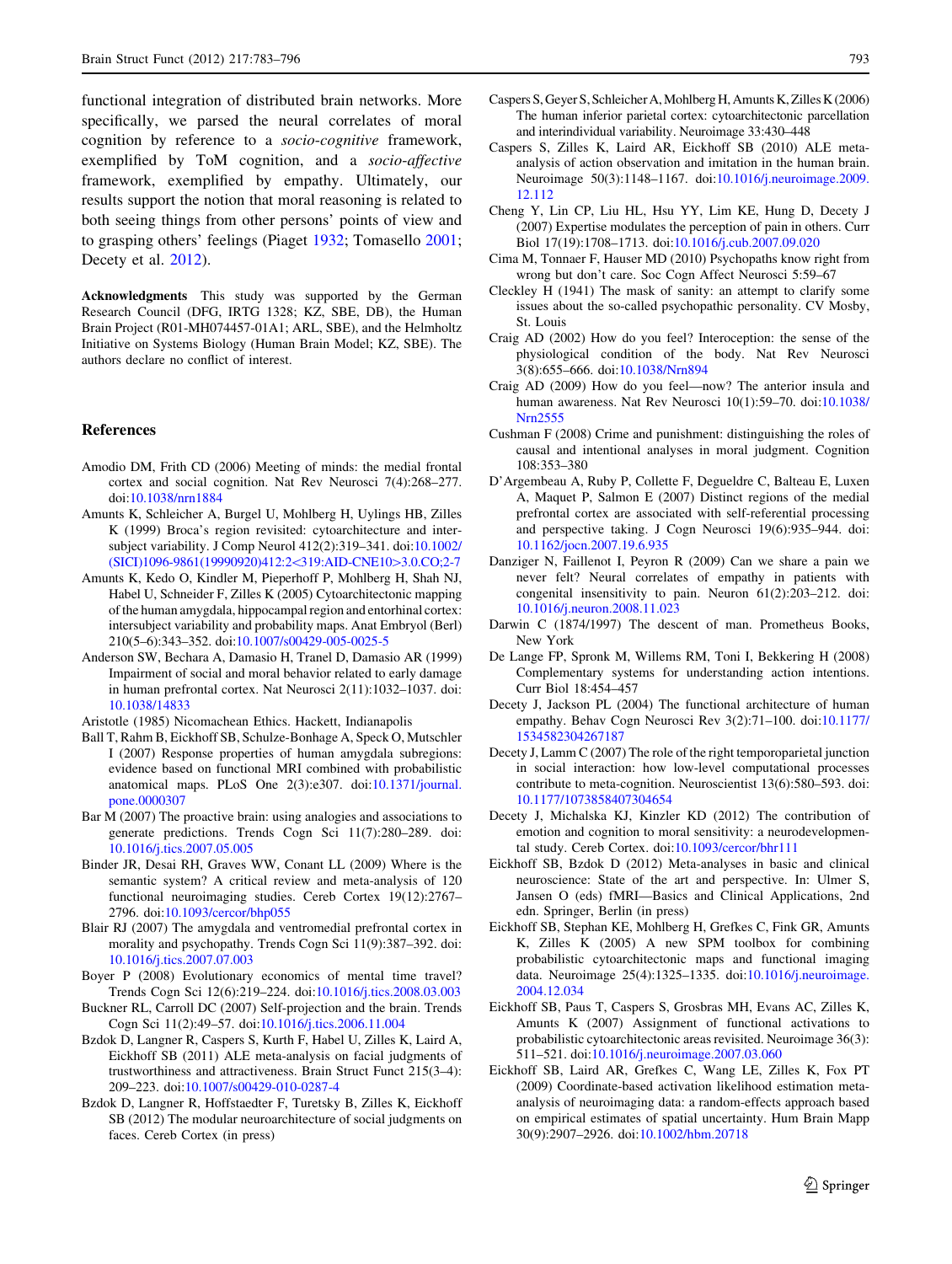- <span id="page-11-0"></span>Eickhoff SB, Bzdok D, Laird AR, Roski C, Caspers S, Zilles K, Fox PT (2011) Co-activation patterns distinguish cortical modules, their connectivity and functional differentiation. Neuroimage 57(3):938–949. doi:[10.1016/j.neuroimage.2011.05.021](http://dx.doi.org/10.1016/j.neuroimage.2011.05.021)
- Eickhoff SB, Bzdok D, Laird AR, Kurth F, Fox PT (2012) Activation likelihood estimation meta-analysis revisited. Neuroimage. doi: [10.1016/j.neuroimage.2011.09.017](http://dx.doi.org/10.1016/j.neuroimage.2011.09.017)
- Eisenberger N (2000) Emotion, regulation, and moral development. Ann Rev Psychol 51:665–697
- Ekman P (1982) Emotion in the human face. Cambridge University Press, New York
- Fan Y, Duncan NW, de Greck M, Northoff G (2011) Is there a core neural network in empathy? An fMRI based quantitative metaanalysis. Neurosci Biobehav Rev 35(3):903–911. doi[:10.1016/](http://dx.doi.org/10.1016/j.neubiorev.2010.10.009) [j.neubiorev.2010.10.009](http://dx.doi.org/10.1016/j.neubiorev.2010.10.009)
- Feshbach ND, Feshbach S (1969) The relationship between empathy and aggression in two age groups. Dev Psychol 1:102–107
- Fink GR, Markowitsch HJ, Reinkemeier M, Bruckbauer T, Kessler J, Heiss WD (1996) Cerebral representation of one's own past: neural networks involved in autobiographical memory. J Neurosci 16(13):4275–4282
- Forbes CE, Grafman J (2010) The role of the human prefrontal cortex in social cognition and moral judgment. Annu Rev Neurosci 33:299–324
- Friston KJ, Rotshtein P, Geng JJ, Sterzer P, Henson RN (2006) A critique of functional localisers. Neuroimage 30(4):1077–1087. doi[:10.1016/j.neuroimage.2005.08.012](http://dx.doi.org/10.1016/j.neuroimage.2005.08.012)
- Frith U, Frith CD (2003) Development and neurophysiology of mentalizing. Philos Trans R Soc Lond B Biol Sci 358(1431): 459–473. doi:[10.1098/rstb.2002.1218](http://dx.doi.org/10.1098/rstb.2002.1218)
- Frith U, Frith C (2010) The social brain: allowing humans to boldly go where no other species has been. Philos Trans R Soc Lond B Biol Sci 365(1537):165–176. doi:[10.1098/rstb.2009.0160](http://dx.doi.org/10.1098/rstb.2009.0160)
- Fusar-Poli P, Placentino A, Carletti F, Landi P, Allen P, Surguladze S, Benedetti F, Abbamonte M, Gasparotti R, Barale F, Perez J, McGuire P, Politi P (2009) Functional atlas of emotional faces processing: a voxel-based meta-analysis of 105 functional magnetic resonance imaging studies. J Psychiatry Neurosci 34(6): 418–432
- Gallagher HL, Frith CD (2003) Functional imaging of 'theory of mind'. Trends Cogn Sci 7(2):77–83 pii:S1364661302000256
- Geyer S (2004) The microstructural border between the motor and the cognitive domain in the human cerebral cortex. Adv Anat Embryol Cell Biol 174(I–VIII):1–89
- Gläscher J, Adolphs R (2003) Processing of the arousal of subliminal and supraliminal emotional stimuli by the human amygdala. J Neurosci 23(32):10274–10282
- Greene JD (2007) Why are VMPFC patients more utilitarian? A dualprocess theory of moral judgment explains. Trends Cogn Sci 11(8):322–323. doi:[10.1016/j.tics.2007.06.004](http://dx.doi.org/10.1016/j.tics.2007.06.004) (author reply 323–324)
- Greene JD, Haidt J (2002) How (and where) does moral judgment work? Trends Cogn Sci 6(12):517–523 pii:S1364661302020119
- Greene JD, Sommerville RB, Nystrom LE, Darley JM, Cohen JD (2001) An fMRI investigation of emotional engagement in moral judgment. Science 293(5537):2105–2108. doi[:10.1126/science.](http://dx.doi.org/10.1126/science.1062872) [1062872](http://dx.doi.org/10.1126/science.1062872)
- Greene JD, Nystrom LE, Engell AD, Darley JM, Cohen JD (2004) The neural bases of cognitive conflict and control in moral judgment. Neuron 44(2):389–400. doi[:10.1016/j.neuron.2004.](http://dx.doi.org/10.1016/j.neuron.2004.09.027) [09.027](http://dx.doi.org/10.1016/j.neuron.2004.09.027)
- Haidt J (2001) The emotional dog and its rational tail: a social intuitionist approach to moral judgment. Psychol Rev 108(4): 814–834. doi:[10.1037/0033-295x.108.4.814](http://dx.doi.org/10.1037/0033-295x.108.4.814)
- Hare RD (1993) Without conscience: the disturbing world of the psychopath among us. Pocket Books, New York
- Hare RD (2003) The hare psychopathy checklist—revised, 2nd edn. Multi-Health Systems, Toronto
- Hassabis D, Maguire EA (2007) Deconstructing episodic memory with construction. Trends Cogn Sci 11(7):299–306. doi[:10.1016/](http://dx.doi.org/10.1016/j.tics.2007.05.001) [j.tics.2007.05.001](http://dx.doi.org/10.1016/j.tics.2007.05.001)
- Hassabis D, Kumaran D, Vann SD, Maguire EA (2007) Patients with hippocampal amnesia cannot imagine new experiences. Proc Natl Acad Sci USA 104(5):1726–1731. doi:[10.1073/pnas.06105](http://dx.doi.org/10.1073/pnas.0610561104) [61104](http://dx.doi.org/10.1073/pnas.0610561104)
- Hauser MD (2006) The liver and the moral organ. Soc Cogn Affect Neurosci 1(3):214–220. doi:[10.1093/scan/nsl026](http://dx.doi.org/10.1093/scan/nsl026)
- Hume D (1777/2006) An inquiry concerning the principles of morals. Cosimo Classics, New York
- Izard CE (1971) The face of emotion. Appleton-Century-Crofts, New York
- Jacob F (1977) Evolution and tinkering. Science 196(4295):1161– 1166
- Jenkins AC, Mitchell JP (2010) Mentalizing under uncertainty: dissociated neural responses to ambiguous and unambiguous mental state inferences. Cereb Cortex 20(2):404–410. doi:[10.1093/](http://dx.doi.org/10.1093/cercor/bhp109) [cercor/bhp109](http://dx.doi.org/10.1093/cercor/bhp109)
- Kant I (1785/1993) Grounding for the Metaphysics of Morals. Hackett Publishing Co, Indianapolis
- Keysers C, Gazzola V (2007) Integrating simulation and theory of mind: from self to social cognition. Trends Cogn Sci 11(5):194–196. doi:[10.1016/j.tics.2007.02.002](http://dx.doi.org/10.1016/j.tics.2007.02.002)
- Killen M, Mulvey KL, Richardson C, Jampol N, Woodward A (2011) The accidental transgressor: morally–relevant theory of mind. Cognition 119:197–215
- Knobe J (2005) Theory of mind and moral cognition: exploring the connections. Trends Cogn Sci 9(8):357–359
- Knutson KM, Krueger F, Koenigs M, Hawley A, Escobedo JR, Vasudeva V, Adolphs R, Grafman J (2010) Behavioral norms for condensed moral vignettes. Soc Cogn Affect Neurosci 5(4):378–384. doi[:10.1093/scan/nsq005](http://dx.doi.org/10.1093/scan/nsq005)
- Koenigs M, Tranel D (2007) Irrational economic decision-making after ventromedial prefrontal damage: evidence from the Ultimatum Game. J Neurosci 27(4):951–956. doi[:10.1523/JNEUROSCI.](http://dx.doi.org/10.1523/JNEUROSCI.4606-06.2007) [4606-06.2007](http://dx.doi.org/10.1523/JNEUROSCI.4606-06.2007)
- Koenigs M, Young L, Adolphs R, Tranel D, Cushman F, Hauser M, Damasio A (2007) Damage to the prefrontal cortex increases utilitarian moral judgements. Nature 446(7138):908–911. doi: [10.1038/nature05631](http://dx.doi.org/10.1038/nature05631)
- Kohlberg L (1969) Stage and sequence: the cognitive-developmental approach to socialization. In: Goslin DA (ed) Handbook of socialization theory and research. Rand McNally, Chicago, pp 347–480
- Kohlberg L, Levine C, Hewer A (1983) Moral stages: A current formulation and a response to critics. Karger, Basel
- Krebs DL (2008) Morality: an evolutionary account. Perspect Psychol Sci 3(3):149–172
- Krueger F, Barbey AK, Grafman J (2009) The medial prefrontal cortex mediates social event knowledge. Trends Cogn Sci 13(3):103–109. doi:[10.1016/j.tics.2008.12.005](http://dx.doi.org/10.1016/j.tics.2008.12.005)
- Kurth F, Zilles K, Fox PT, Laird AR, Eickhoff SB (2010) A link between the systems: functional differentiation and integration within the human insula revealed by meta-analysis. Brain Struct Funct 214(5–6):519–534. doi:[10.1007/s00429-010-0255-z](http://dx.doi.org/10.1007/s00429-010-0255-z)
- Laird AR, Eickhoff SB, Kurth F, Fox PM, Uecker AM, Turner JA, Robinson JL, Lancaster JL, Fox PT (2009a) ALE meta-analysis workflows via the Brainmap database: progress towards a probabilistic functional brain atlas. Front Neuroinformatics 3:23. doi[:10.3389/neuro.11.023.2009](http://dx.doi.org/10.3389/neuro.11.023.2009)
- Laird AR, Eickhoff SB, Li K, Robin DA, Glahn DC, Fox PT (2009b) Investigating the functional heterogeneity of the default mode network using coordinate-based meta-analytic modeling.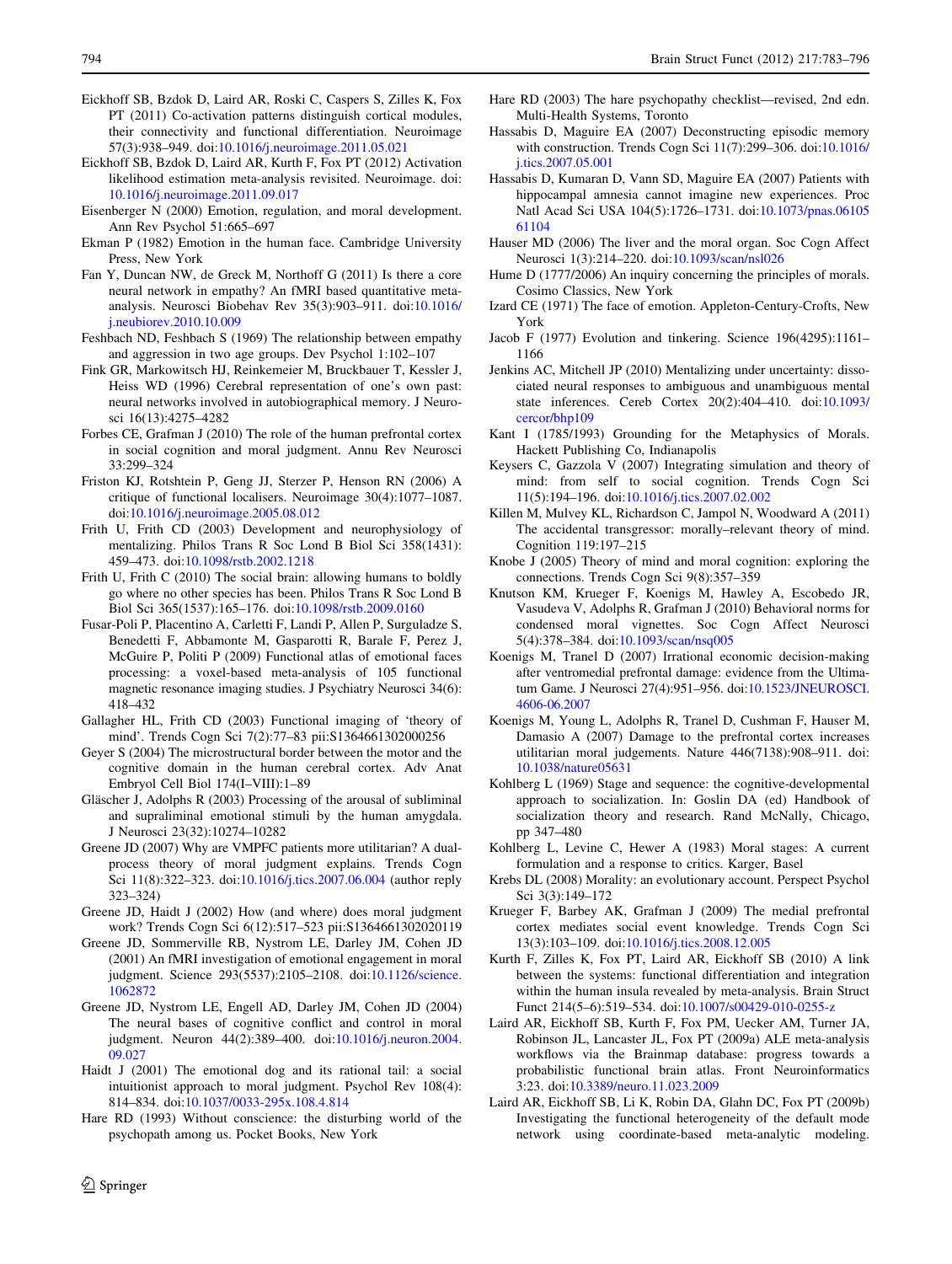<span id="page-12-0"></span>J Neurosci 29(46):14496–14505. doi:[10.1523/JNEUROSCI.](http://dx.doi.org/10.1523/JNEUROSCI.4004-09.2009) [4004-09.2009](http://dx.doi.org/10.1523/JNEUROSCI.4004-09.2009)

- Laird AR, Eickhoff SB, Fox PM, Uecker AM, Ray KL, Saenz JJ Jr, McKay DR, Bzdok D, Laird RW, Robinson JL, Turner JA, Turkeltaub PE, Lancaster JL, Fox PT (2011) The BrainMap Strategy for Standardization, Sharing, and Meta-Analysis of Neuroimaging Data. BMC Res Notes 4(1):349. doi[:10.1186/](http://dx.doi.org/10.1186/1756-0500-4-349) [1756-0500-4-349](http://dx.doi.org/10.1186/1756-0500-4-349)
- Lamm C, Singer T (2010) The role of anterior insular cortex in social emotions. Brain Struct Funct 214(5):579–591. doi[:10.1007/](http://dx.doi.org/10.1007/s00429-010-0251-3) [s00429-010-0251-3](http://dx.doi.org/10.1007/s00429-010-0251-3)
- Lamm C, Batson CD, Decety J (2007) The neural substrate of human empathy: effects of perspective-taking and cognitive appraisal. J Cogn Neurosci 19(1):42–58
- Lamm C, Decety J, Singer T (2011) Meta-analytic evidence for common and distinct neural networks associated with directly experienced pain and empathy for pain. Neuroimage 54(3): 2492–2502. doi[:10.1016/j.neuroimage.2010.10.014](http://dx.doi.org/10.1016/j.neuroimage.2010.10.014)
- Leiberg S, Anders S (2006) The multiple facets of empathy: a survey of theory and evidence. Prog Brain Res 156:419–440
- Leslie AM, Knobe J, Cohen A (2006) Acting intentionally and the side-effect effect: theory of mind and moral judgment. Psychol Sci 17:421–427
- Lieberman MD (2007) Social cognitive neuroscience: a review of core processes. Annu Rev Psychol 58:259–289. doi[:10.1146/](http://dx.doi.org/10.1146/annurev.psych.58.110405.085654) [annurev.psych.58.110405.085654](http://dx.doi.org/10.1146/annurev.psych.58.110405.085654)
- Maddock RJ (1999) The retrosplenial cortex and emotion: new insights from functional neuroimaging of the human brain. Trends Neurosci 22(7):310–316 pii:S0166223698013745
- Maddock RJ, Garrett AS, Buonocore MH (2001) Remembering familiar people: the posterior cingulate cortex and autobiographical memory retrieval. Neuroscience 104(3):667–676. doi: [pii:S0306-4522\(01\)00108-7](http://dx.doi.org/pii:S0306-4522(01)00108-7)
- Mar RA (2011) The neural bases of social cognition and story comprehension. Annu Rev Psychol 62:103–134. doi[:10.1146/](http://dx.doi.org/10.1146/annurev-psych-120709-145406) [annurev-psych-120709-145406](http://dx.doi.org/10.1146/annurev-psych-120709-145406)
- Markowitsch HJ (1998) Differential contribution of right and left amygdala to affective information processing. Behav Neurol 11(4):233–244
- Mendez MF, Anderson E, Shapira JS (2005) An investigation of moral judgement in frontotemporal dementia. Cogn Behav Neurol 18(4):193–197 pii:00146965-200512000-00002
- Mitchell JP (2005) The false dichotomy between simulation and theory–theory: the argument's error. Trends Cogn Sci 9(8):363– 364. doi:[10.1016/j.tics.2005.06.010](http://dx.doi.org/10.1016/j.tics.2005.06.010) (author reply 364)
- Mitchell JP (2006) Mentalizing and Marr: an information processing approach to the study of social cognition. Brain Res 1079(1): 66–75. doi[:10.1016/j.brainres.2005.12.113](http://dx.doi.org/10.1016/j.brainres.2005.12.113)
- Mitchell JP (2008) Activity in right temporo-parietal junction is not selective for theory-of-mind. Cereb Cortex 18(2):262–271. doi: [10.1093/cercor/bhm051](http://dx.doi.org/10.1093/cercor/bhm051)
- Mitchell JP, Macrae CN, Banaji MR (2006) Dissociable medial prefrontal contributions to judgments of similar and dissimilar others. Neuron 50(4):655–663. doi:[10.1016/j.neuron.2006.03.040](http://dx.doi.org/10.1016/j.neuron.2006.03.040)
- Moll J, Schulkin J (2009) Social attachment and aversion in human moral cognition. Neurosci Biobehav Rev 33(3):456–465. doi: [10.1016/j.neubiorev.2008.12.001](http://dx.doi.org/10.1016/j.neubiorev.2008.12.001)
- Moll J, de Oliveira-Souza R, Moll FT, Ignacio FA, Bramati IE, Caparelli-Daquer EM, Eslinger PJ (2005a) The moral affiliations of disgust: a functional MRI study. Cogn Behav Neurol 18(1):68–78. doi[:pii:00146965-200503000-00008](http://dx.doi.org/pii:00146965-200503000-00008)
- Moll J, Zahn R, de Oliveira-Souza R, Krueger F, Grafman J (2005b) Opinion: the neural basis of human moral cognition. Nat Rev Neurosci 6(10):799–809. doi[:10.1038/nrn1768](http://dx.doi.org/10.1038/nrn1768)
- Moll J, Krueger F, Zahn R, Pardini M, de Oliveira-Souza R, Grafman J (2006) Human fronto-mesolimbic networks guide decisions

about charitable donation. Proc Natl Acad Sci USA 103(42): 15623–15628. doi:[10.1073/pnas.0604475103](http://dx.doi.org/10.1073/pnas.0604475103)

- Moran JM, Young LL, Saxe R, Lee SM, O'Young D, Mavros PL, Gabrieli JD (2011) Impaired theory of mind for moral judgment in high-functioning autism. Proc Natl Acad Sci USA 108(7): 2688–2692. doi[:10.1073/pnas.1011734108](http://dx.doi.org/10.1073/pnas.1011734108)
- Moretto G, Ladavas E, Mattioli F, di Pellegrino G (2010) A psychophysiological investigation of moral judgment after ventromedial prefrontal damage. J Cogn Neurosci 22(8):1888–1899. doi: [10.1162/jocn.2009.21367](http://dx.doi.org/10.1162/jocn.2009.21367)
- Müller VI, Habel U, Derntl B, Schneider F, Zilles K, Turetsky BI, Eickhoff SB (2011) Incongruence effects in crossmodal emotional integration. Neuroimage 54(3):2257–2266. doi[:10.1016/](http://dx.doi.org/10.1016/j.neuroimage.2010.10.047) [j.neuroimage.2010.10.047](http://dx.doi.org/10.1016/j.neuroimage.2010.10.047)
- Phelps EA, O'Connor KJ, Gatenby JC, Gore JC, Grillon C, Davis M (2001) Activation of the left amygdala to a cognitive representation of fear. Nat Neurosci 4(4):437–441. doi[:10.1038/86110](http://dx.doi.org/10.1038/86110)
- Piaget J (1932) The moral judgment of the child. Kegan Paul, London
- Pizarro DA, Bloom P (2003) The intelligence of the moral intuitions: comment on Haidt (2001). Psychol Rev 110(1):193–196
- Poldrack RA (2006) Can cognitive processes be inferred from neuroimaging data? Trends Cogn Sci 10(2):59–63. doi[:10.1016/](http://dx.doi.org/10.1016/j.tics.2005.12.004) [j.tics.2005.12.004](http://dx.doi.org/10.1016/j.tics.2005.12.004)
- Premack D, Woodruff G (1978) Does the chimpanzee have a theory of mind. Behav Brain Sci 1(4):515–526
- Raine A, Yang Y (2006) Neural foundations to moral reasoning and antisocial behavior. Soc Cogn Affect Neurosci 1(3):203–213. doi[:10.1093/scan/nsl033](http://dx.doi.org/10.1093/scan/nsl033)
- Rosenthal R (1979) The file drawer problem and tolerance for null results. Psychol Bull 86(3):638–641
- Sander D, Grafman J, Zalla T (2003) The human amygdala: an evolved system for relevance detection. Rev Neurosci 14(4):303–316
- Saper CB (2000) Pain as a visceral sensation. Prog Brain Res 122:237–243
- Saxe R, Kanwisher N (2003) People thinking about thinking people. The role of the temporo-parietal junction in ''theory of mind''. Neuroimage 19(4):1835–1842. pii:S1053811903002301
- Schacter DL, Addis DR, Buckner RL (2007) Remembering the past to imagine the future: the prospective brain. Nat Rev Neurosci 8(9):657–661. doi[:10.1038/nrn2213](http://dx.doi.org/10.1038/nrn2213)
- Schilbach L (2010) A second-person approach to other minds. Nat Rev Neurosci 11(6):449. doi:[10.1038/nrn2805-c1](http://dx.doi.org/10.1038/nrn2805-c1)
- Schilbach L, Eickhoff SB, Mojzisch A, Vogeley K (2008a) What's in a smile? Neural correlates of facial embodiment during social interaction. Soc Neurosci 3(1):37–50. doi:[10.1080/1747091070](http://dx.doi.org/10.1080/17470910701563228) [1563228](http://dx.doi.org/10.1080/17470910701563228)
- Schilbach L, Eickhoff SB, Rotarska-Jagiela A, Fink GR, Vogeley K (2008b) Minds at rest? Social cognition as the default mode of cognizing and its putative relationship to the ''default system'' of the brain. Conscious Cogn 17(2):457–467. doi[:10.1016/j.concog.](http://dx.doi.org/10.1016/j.concog.2008.03.013) [2008.03.013](http://dx.doi.org/10.1016/j.concog.2008.03.013)
- Schilbach L, Wilms M, Eickhoff SB, Romanzetti S, Tepest R, Bente G, Shah NJ, Fink GR, Vogeley K (2010) Minds made for sharing: initiating joint attention recruits reward-related neurocircuitry. J Cogn Neurosci 22(12):2702–2715. doi:[10.1162/jocn.](http://dx.doi.org/10.1162/jocn.2009.21401) [2009.21401](http://dx.doi.org/10.1162/jocn.2009.21401)
- Schilbach L, Eickhoff SB, Cieslik EC, Kuzmanovic B, Vogeley K (2012) Shall we do this together? Social gaze influences action control in a comparison group, but not in individuals with highfunctioning autism. Autism. doi:[10.1177/1362361311409258](http://dx.doi.org/10.1177/1362361311409258)
- Shamay-Tsoory SG, Tibi-Elhanany Y, Aharon-Peretz J (2006) The ventromedial prefrontal cortex is involved in understanding affective but not cognitive theory of mind stories. Soc Neurosci 1(3–4):149–166. doi:[10.1080/17470910600985589](http://dx.doi.org/10.1080/17470910600985589)
- Shamay-Tsoory SG, Aharon-Peretz J, Perry D (2009) Two systems for empathy: a double dissociation between emotional and